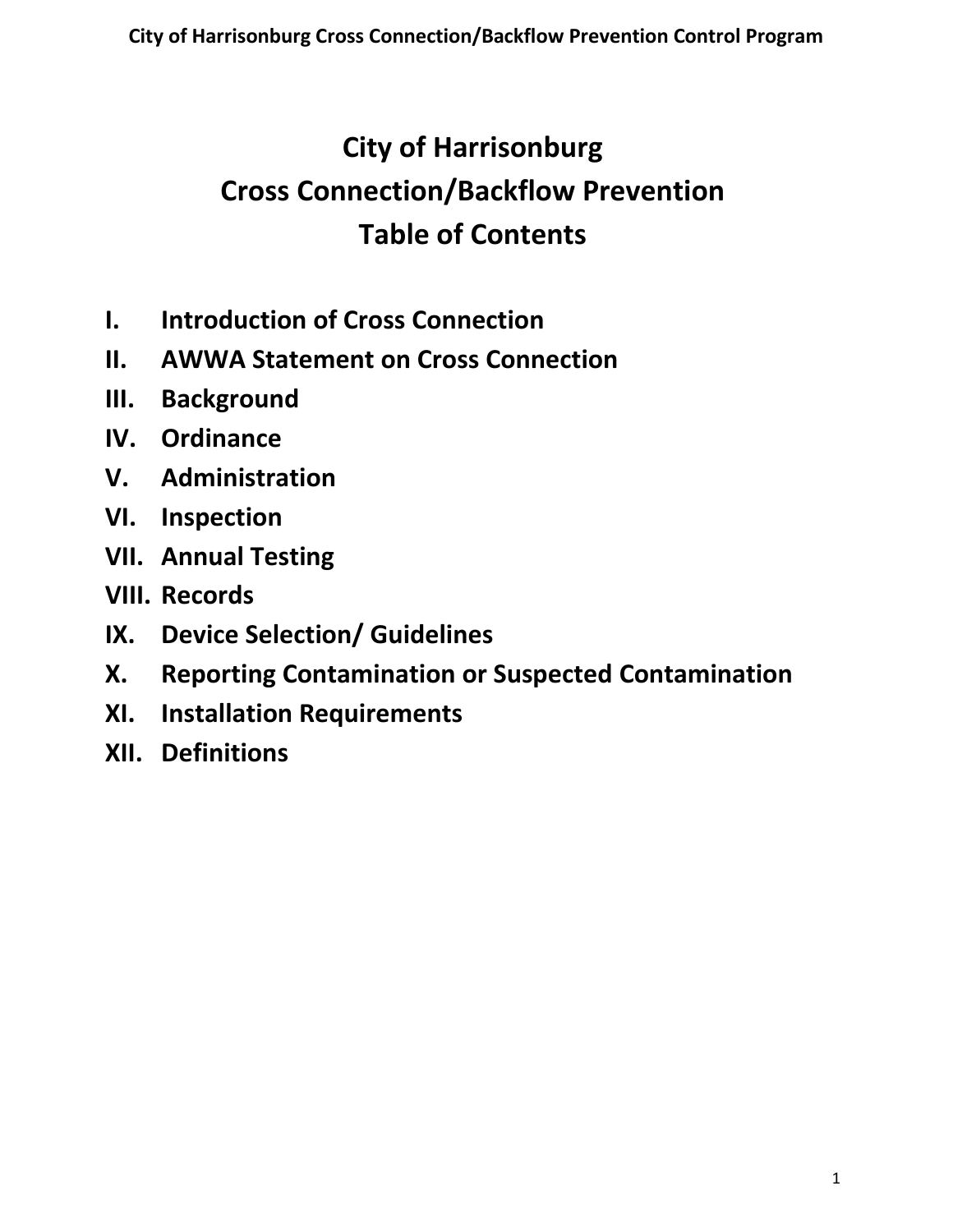# **CROSS CONNECTION**

### **I. INTRODUCTION**

The City of Harrisonburg Cross Connection and Backflow Protection Program, hereafter referred as CCBPP, is empowered under the "Charter and Code of Ordinances City of Harrisonburg" Section 11, Chapter 5. The City of Harrisonburg has a need for concern and action on our part to protect the water system from pollution or contamination.

The purpose of the cross connection control program shall be:

- (1) To protect the public potable water supply of the city and the city's complete water distribution system from the possibility of contamination or pollution by isolating within its customers' internal distribution systems contaminants or pollutants which could backflow into the public water supply.
- (2) To eliminate or control the existing cross connection, actual or potential, at each water outlet from the consumers' service lines and
- (3) To provide for the maintenance of a continuing program of cross connection control which will systematically and effectively prevent the contamination or pollution of the potable water system.

It should be noted that, under certain circumstances, atmospheric vents and relief valves on backflow preventers could allow the entry of aerosols, toxic fumes, or airborne solid particles into the system. Bypass arrangements, jumper connections, removable sections, swivel or changeover assemblies, hoses or hose bibs, or any other temporary or permanent connecting arrangement through which, or because of which, backflow can or may occur, are considered to be cross connections.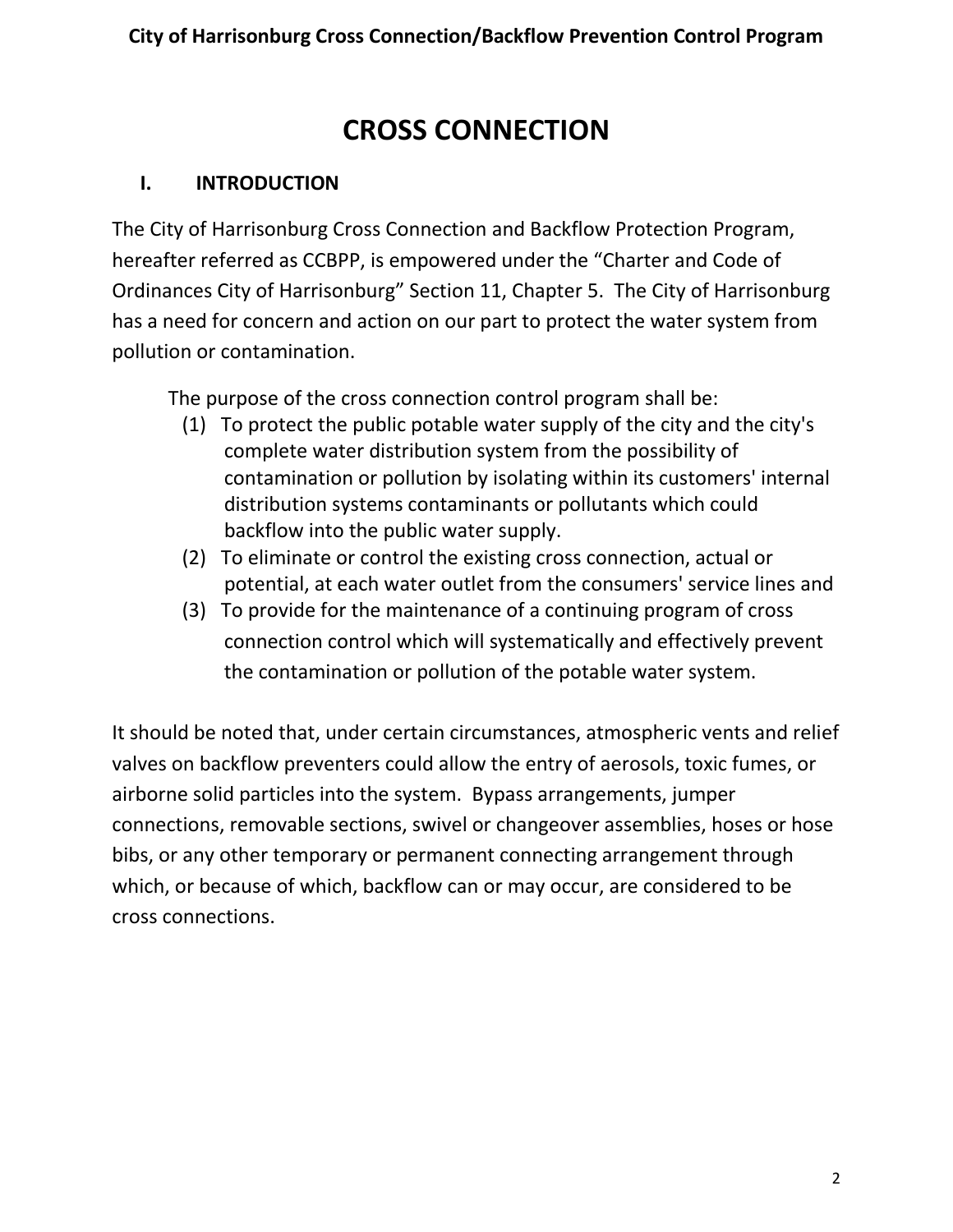#### **II. AWWA STATEMENT ON CROSS CONNECTION**

Below is a policy statement on Cross-Connection control released by AWWA Board of Directors on January 26, 1970, and reaffirmed on June 10, 1984.

*The American Water Works Association recognizes that the water purveyor has a responsibility to provide its customers at the service connection with water that is safe under all foreseeable circumstances. Thus, in the exercise of this responsibility the water purveyor must take reasonable precaution to protect the community distribution system from the hazards originating on the premises of its customers that may degrade the water in the community distribution system.*

*Cross-Connection control and plumbing inspections on premises of water customers are regulatory in nature and should be handled through the rules, regulations, and recommendations of the health authority or the plumbing code enforcement agencies having jurisdiction. The water purveyor, however, should be aware of any situation requiring inspection and/or re-inspection necessary to detect hazardous conditions resulting from cross connections. If in the opinion of the utility, effective measures consistent with the degree of hazard have not been taken by the regulatory agency, the water purveyor should take such measures as the utility may deem necessary to ensure that the community distribution system is protected from contamination. Such action would include the installation of a backflow prevention assembly, consistent with the degree of hazard, at the service connection or discontinuance of the service.*

*In addition, customer use of water from the community distribution system for cooling or other purposes within the customer's system and later return of the water to the community distribution system is not acceptable.*

#### **III. BACKGROUND**

The "Virginia Waterworks Regulations", Article 3, 12 VAC 5-580-630 General, requires as a condition for the issuance and continued use of a waterworks permit, that each purveyor establish and enforce a program of cross connection and backflow prevention. Whereas the regulations hold accountable the City of Harrisonburg Department of Public Utilities, the organization structure to undertake the goal has been met by cooperative interaction among three City Departments. This interactive relationship is outlined as follows: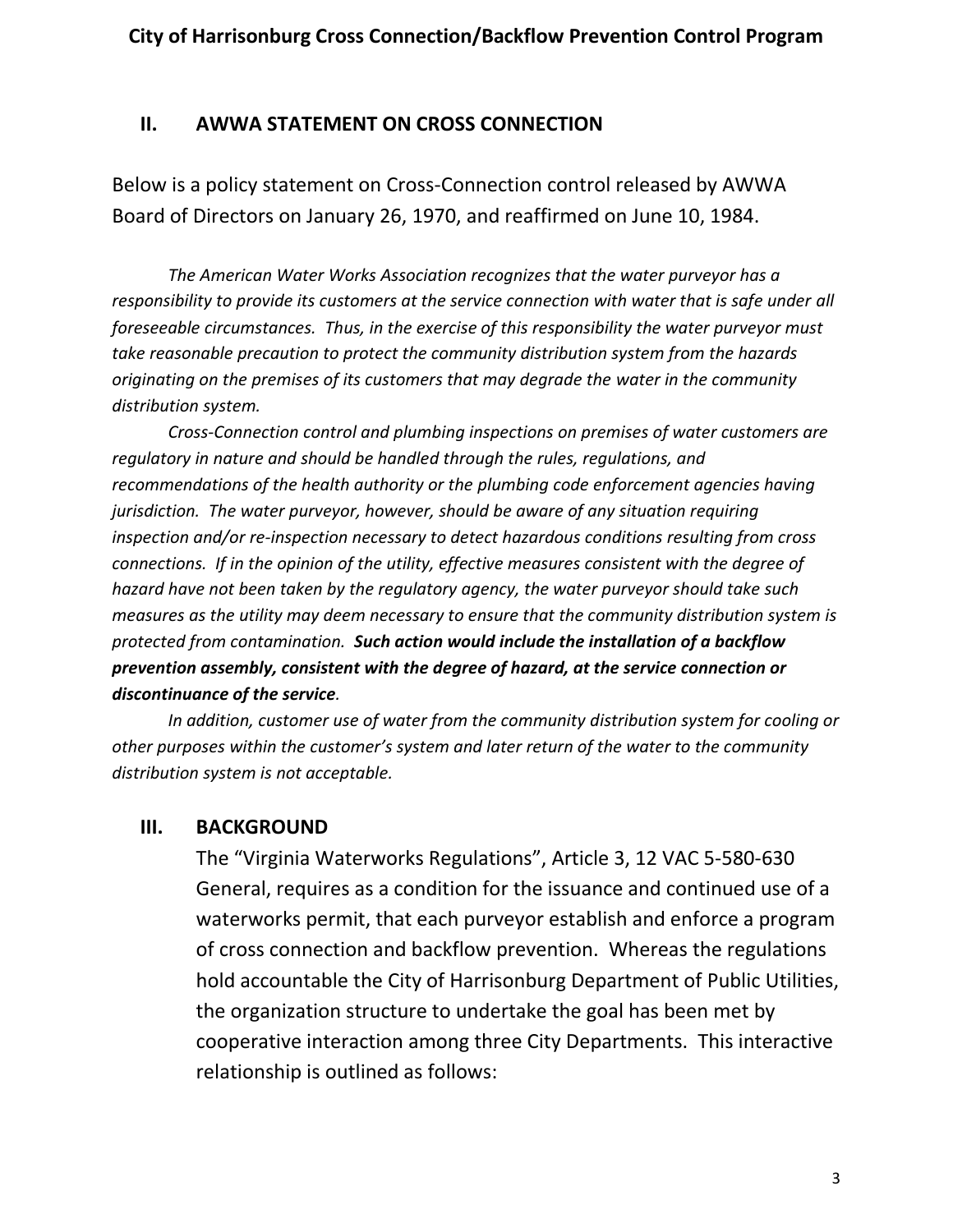- $\triangleright$  Community Development
	- The building official oversees the installation of new backflow devices under the guidelines of the USBC, International Plumbing Code, and the City's plumbing permit program.
	- The building official oversees the annual testing as outlined in the Virginia Maintenance Code.
	- The building official holds, by provisions authorized by the USBC, the authority to investigate concerns with existing cross connection matters within privately owned domains.
	- The building official provides recommendation to legal staff to take action against repeat violators.
- $\triangleright$  Public Utilities
	- Public Utilities co-review new fire suppression installations in coordination with Community Development.
	- Provide installation of water usage monitoring equipment.
	- Coordinate any updated VDH requirements as needed with Community Development.
- $\triangleright$  Fire Department
	- Fire Department conducts annual inspections of all existing fire suppression systems.

# **IV. CITY OF HARRISONBURG CROSS CONNECTION CONTROL PROGRAM ORDINANCE:**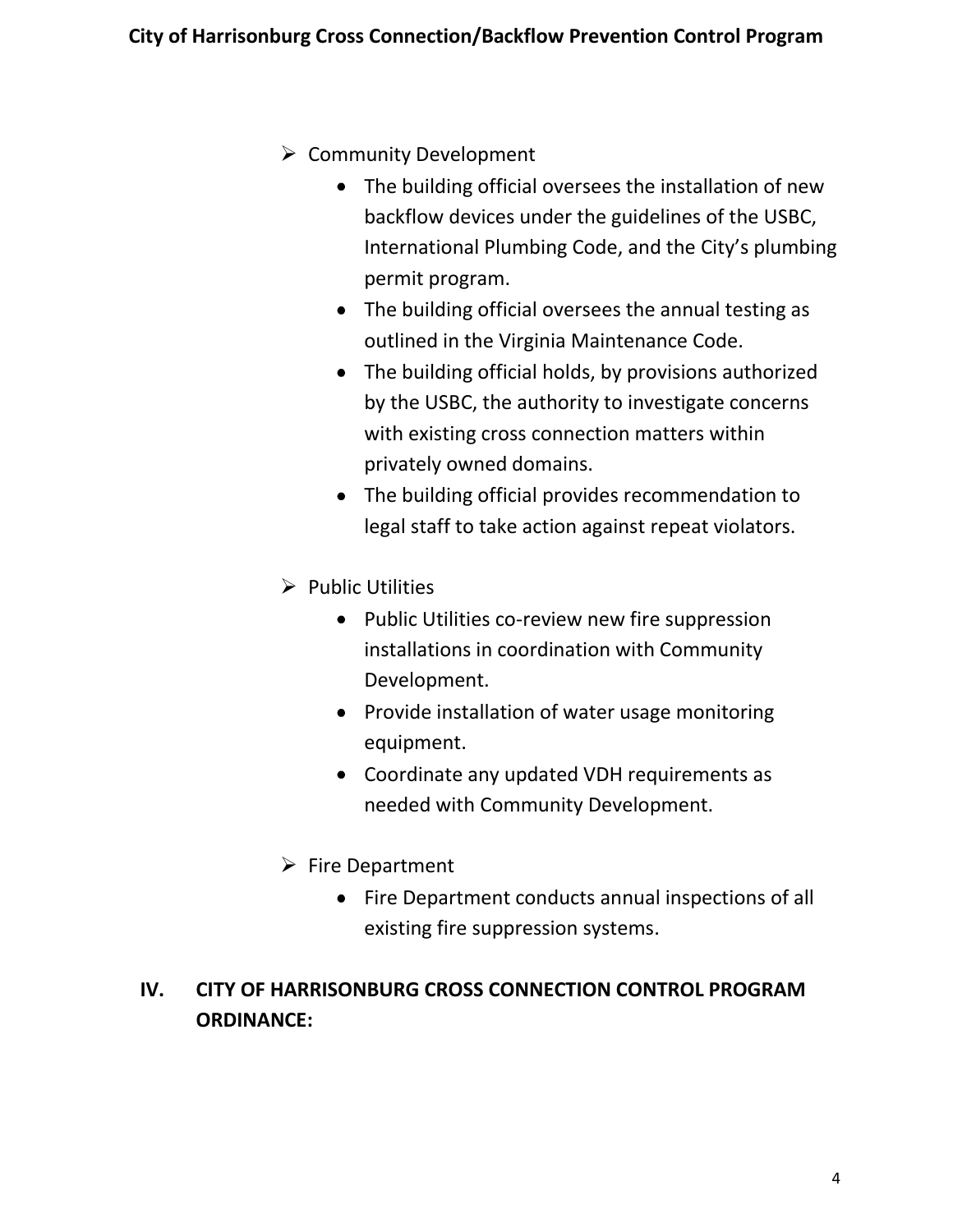#### **CHAPTER 5. CROSS-CONNECTION CONTROL PROGRAM**

- § 11-5-2. [Program established.](http://library1.municode.com/default-test/DocView/10893/1/68/72#0-0-0-2127)
- § 11-5-3. [Purpose of program.](http://library1.municode.com/default-test/DocView/10893/1/68/72#0-0-0-2129)
- § 11-5-4. [Conformance with the Virginia \(USBC\).](http://library1.municode.com/default-test/DocView/10893/1/68/72#0-0-0-2131)
- § 11-5-5. [Right of entry.](http://library1.municode.com/default-test/DocView/10893/1/68/72#0-0-0-2133)
- § 11-5-6. [Installation.](http://library1.municode.com/default-test/DocView/10893/1/68/72#0-0-0-2135)

§ 11-5-7. [Inspections.](http://library1.municode.com/default-test/DocView/10893/1/68/72#0-0-0-2137)

§ 11-5-8. [Violations.](http://library1.municode.com/default-test/DocView/10893/1/68/72#0-0-0-2139)

#### **Sec. 11-5-1. Definitions.**

Refer to the USBC, International Plumbing Code, Virginia Maintenance Code, Protection of Potable Water Supply, Statewide Fire Prevention Code, for current and up-to-date definitions. (Ord. of 2-10-04)

#### **Sec. 11-5-2. Program established.**

There is hereby established a cross connection control program which shall be administered by the building official, department of planning and community development, building inspection division, hereafter referred to as the director. (Ord. of 2-10-04)

#### **Sec. 11-5-3. Purpose of program.**

The purpose of the cross connection control program shall be:

(1) To protect the public potable water supply of the city and the city's complete water distribution system from the possibility of contamination or pollution by isolating within its customers' internal distribution systems contaminants or pollutants which could backflow into the public water supply.

(2) To eliminate or control the existing cross connection, actual or potential, at each water outlet from the consumers' service lines; and

(3) To provide for the maintenance of a continuing program of cross connection control which will systematically and effectively prevent the contamination or pollution of the potable water system.

(Ord. of 2-10-04)

#### **Sec. 11-5-4. Conformance with the USBC Cross Connection Control Program.**

The cross connection control program is regulatory in nature and, therefore, must be in conformance with the rules, regulations, and recommendations of the enforcing agency of the city, as well as the State Water Works Regulations approved by the State Board of Health, and the USBC--International Plumbing Code, Virginia Maintenance Code, and Statewide Fire Prevention Code. (Ord. of 2-10-04)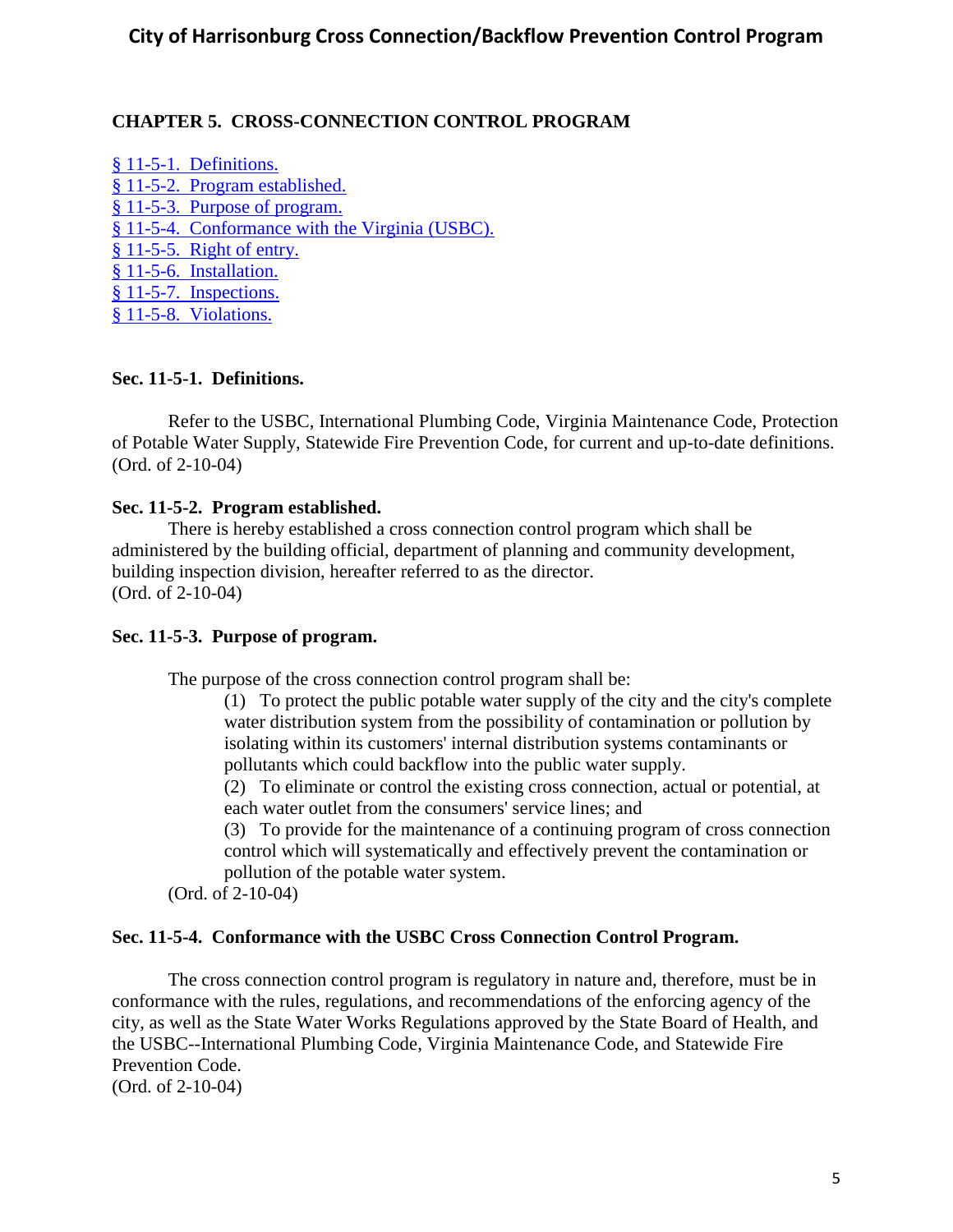#### **Sec. 11-5-5. Right of entry.**

Refer to chapter 1 of this title (right of entry). (Ord. of 2-10-04)

#### **Sec. 11-5-6. Installation.**

Backflow preventing devices shall be accessibly located, preferably in the same room as the fixture they are serving. In all cases, installation shall be in accordance with the manufacturer's recommendations, and the USBC, whichever contains the higher standards. (Ord. of 2-10-04)

#### **Sec. 11-5-7. Inspections.**

It shall be the duty of the owner of any premises where backflow protective devices are installed to have competent inspections performed at least once a year, or more often in those instances where deemed necessary by the director. These inspections shall be conducted by certified backflow preventer testers, certified by the state department of professional and occupational regulations. The devices shall be tested, repaired, overhauled, or replaced, at the expense of the water user. Records of all backflow preventer tests, repairs, overhaul, or replacement, shall be kept by the certified tester; with a copy sent to the building inspection office.

(Ord. of 2-10-04)

#### **Sec. 11-5-8. Violations.**

Penalties for violations for this chapter shall be as set forth in chapter 1 of this title (general penalty). (Ord. of 2-10-04)

### **V. ADMINISTRATION**

The City of Harrisonburg Building Official shall be the Director and shall administer and enforce this program.

The CCBPP will enforce regulations and ordinances in the following areas:

- $\triangleright$  Annual testing of assemblies
- $\triangleright$  Licensing of testers engaged in testing of assemblies
- $\triangleright$  Authority to enter premises
- $\triangleright$  Authority to cause termination of the water service in case of noncompliance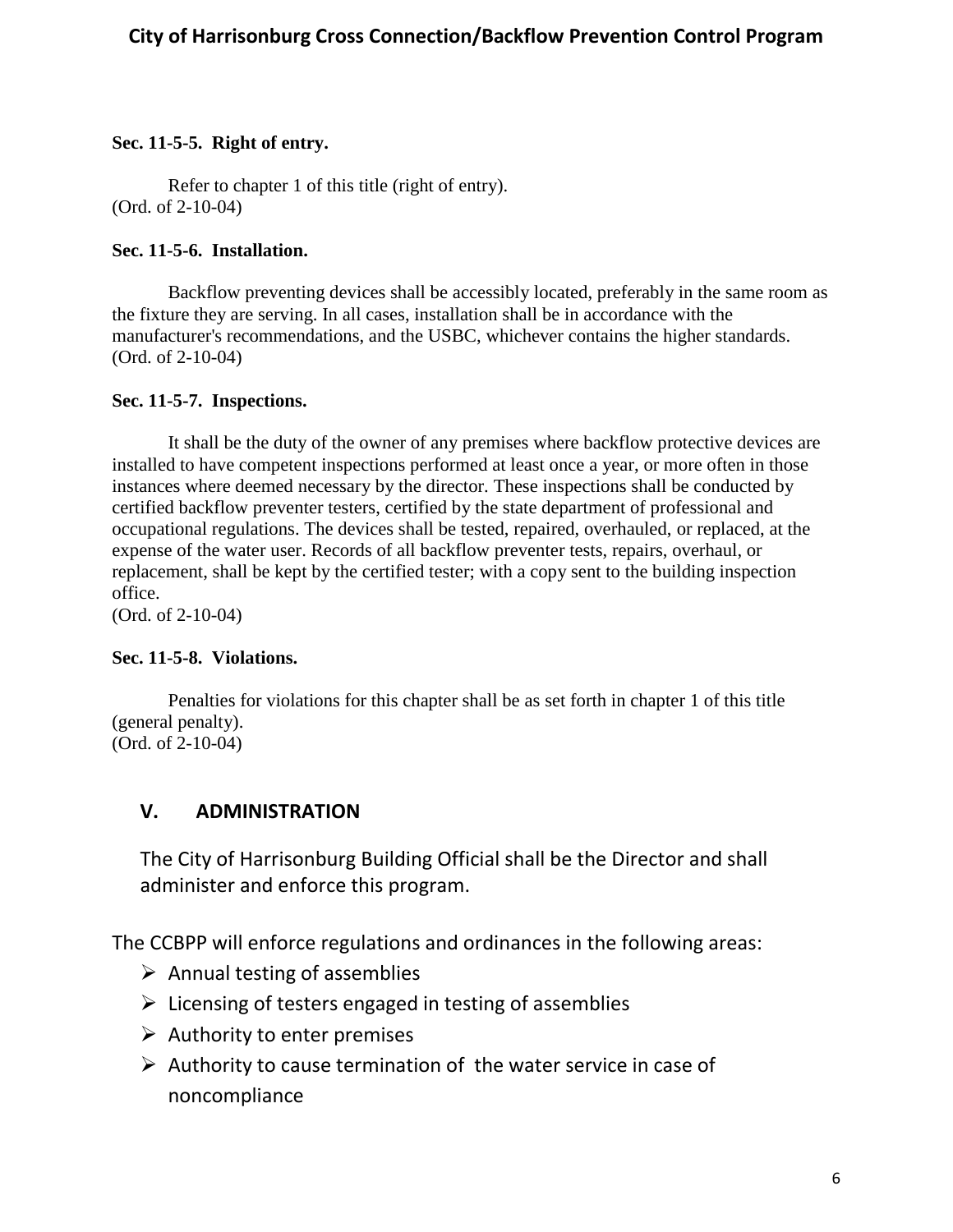It is essential that the Director keep adequate records of all transactions and correspondence, with particular emphasis being placed on developing a record system that accommodates monitoring the following:

- $\triangleright$  Installation date of assemblies
- $\triangleright$  Location of backflow-prevention assemblies
- $\triangleright$  Inspection and testing of backflow-prevention assemblies, and
- $\triangleright$  Performance of backflow-prevention assemblies

## **VI. INSPECTION**

For new installations, inspections will be performed by a licensed third party inspector at the initial installation of the assembly and before water service is supplied thru the device. Existing installations will comply with the annual testing requirements.

# **VII. ANNUAL TESTING**

Annual testing shall be performed as outlined in the Virginia Maintenance Code. Correction notices and notice of violations will be executed as outlined in the VMC. Correction notices shall have a seven calendar day time frame for correction from the receipt date of notification before a notice of violation is issued or a notice of violation can be issued as outlined in the VMC. Notice of violations shall have a seven calendar day time frame from the receipt date of notification to comply or disconnection of the water service shall occur.

The Director, when requested in writing by the building owner, may give permission to waive the testing requirements if the water service has been disconnected by the water department and the building becomes vacant for an extended period of time. Prior to reoccupying the building, a current inspection will be required before water service is supplied thru the device.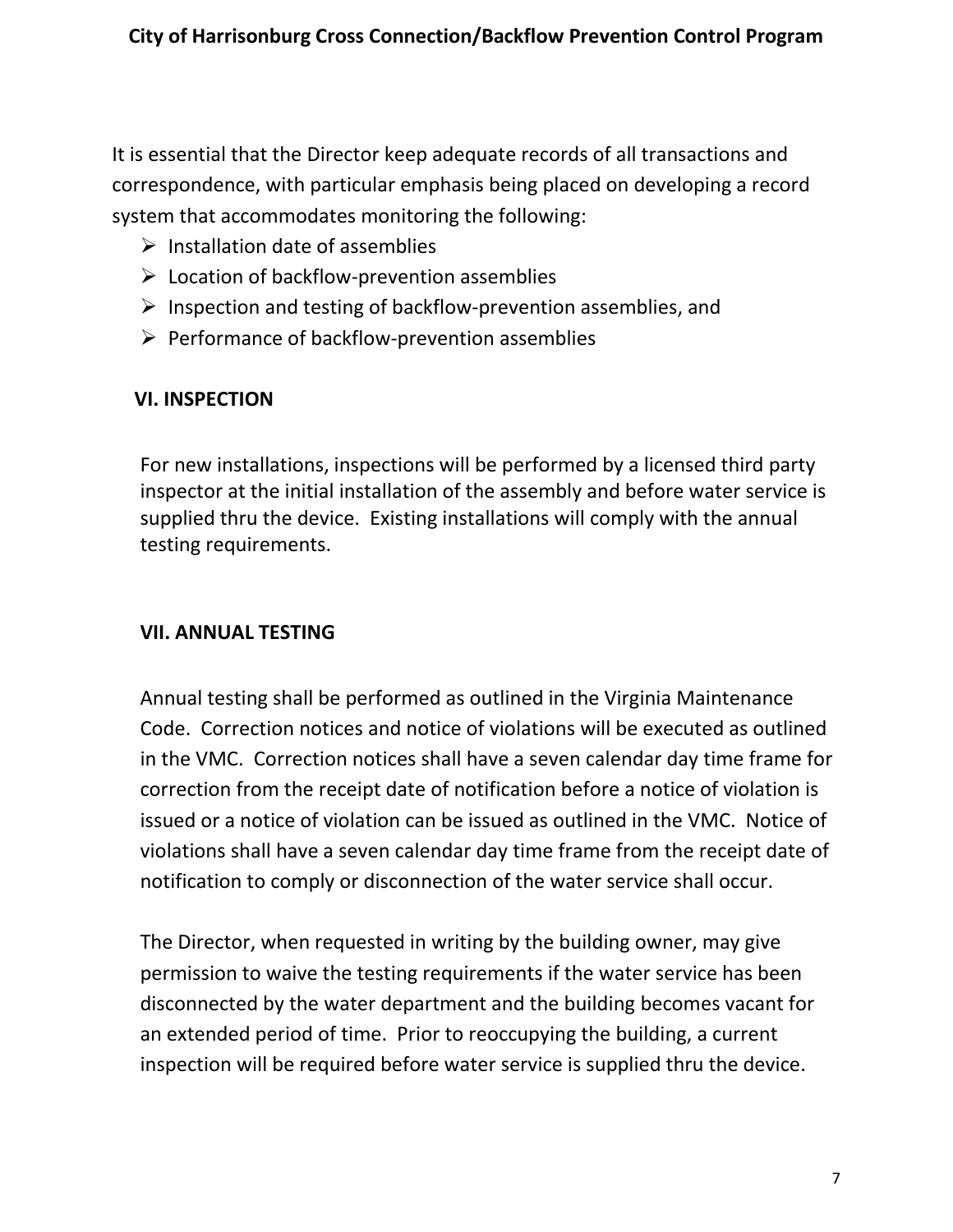## **VIII. RECORDS**

- **A.** An up-to-date listing of water supply system owners who have crossconnection control devices (including air gaps) shall be maintained by the Director. The list will contain:
	- $\triangleright$  Owner of premises
	- $\triangleright$  Address of device
	- $\triangleright$  Location of device
	- $\triangleright$  Manufacturer of device
	- $\triangleright$  Device model number
	- $\triangleright$  Device serial number
	- $\triangleright$  Device size
	- $\triangleright$  Inspector
	- $\triangleright$  Inspection status
- **B.** CCBPP inspection and testing reports will be maintained by the Director for a minimum of 3 (three) years as outlined in the Library of Virginia. These reports will contain the information as outlined in item A above.
- **C.** Testers and Equipment
	- $\triangleright$  Testers must be licensed by the Virginia DPOR as a backflow prevention device worker.
	- $\triangleright$  All Virginia certified backflow prevention device workers must obtain and employ backflow prevention assembly test equipment which is checked for accuracy annually, calibrated, if necessary, and certified to the City of Harrisonburg as to such accuracy/calibration employing a calibration method traceable to a national standard.
	- $\triangleright$  With the exception of "Class A" state registered contractors, a certificate of insurance in the amount of not less than five hundred thousand dollars (\$500,000) property damage and one million dollars, (\$1,000,000) bodily injury to cover premise operations and completed operations.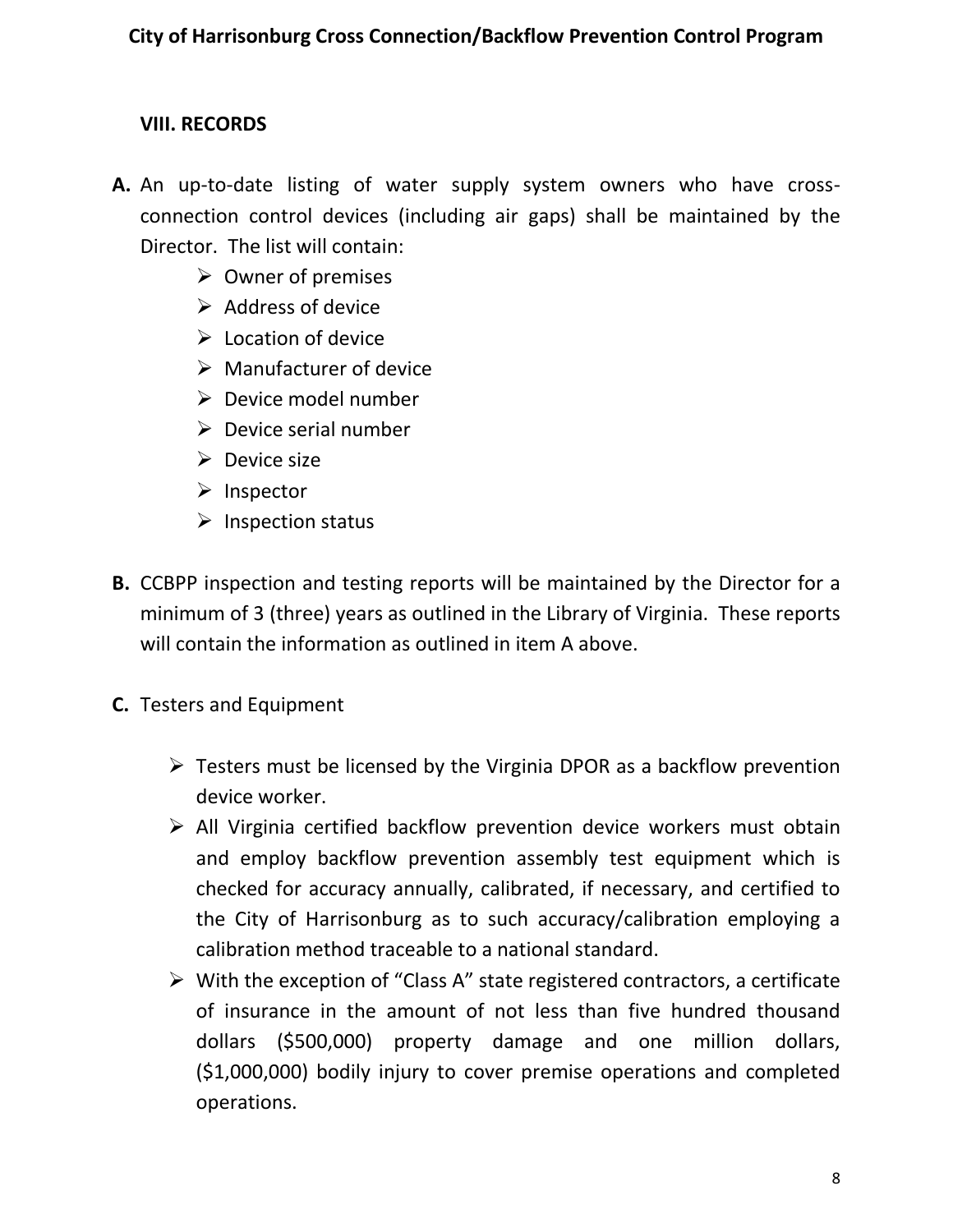# **IX. DEVICE SELECTION/GUIDELINES**

The control of backflow, whether caused by backpressure or backsiphonage, requires the installation of an air gap or backflow-prevention assembly. General methods or types of approved assemblies for backflow prevention include:

- $\triangleright$  Air Gap (AG)
- $\triangleright$  Reduced-pressure principle backflow-prevention assembly (RPBA)
- $\triangleright$  Double check valve assembly (DCVA)
- $\triangleright$  Pressure vacuum breaker (PVB)
- $\triangleright$  Atmospheric vacuum breaker (AVB)

# **CROSS CONNECTION IN ANY MANNER IS PROHIBITED!!!**

- A. Air Gaps give the highest degree of protection and shall be used whenever practical to do so in high hazard situations subject to back pressure.
- B. An air gap separation and a reduced pressure principle backflow prevention device will not protect against back pressure, but will protect against backsiphonage when operating properly.
- C. Backflow prevention devices consisting of dual independent check valves with or without an intermediate atmospheric vent shall only be used in low hazard situations.
- D. Barometric loops are not acceptable.
- E. Reduced pressure principle type backflow preventers shall not be installed in pits or areas subject to flooding.

Each Hazard should fall into one of 2 (two) degrees:

*Health (contaminant):* An impairment of the quality of the potable water that creates an actual hazard to the public health through poisoning or through the spread of disease by sewage, industrial fluids or waste.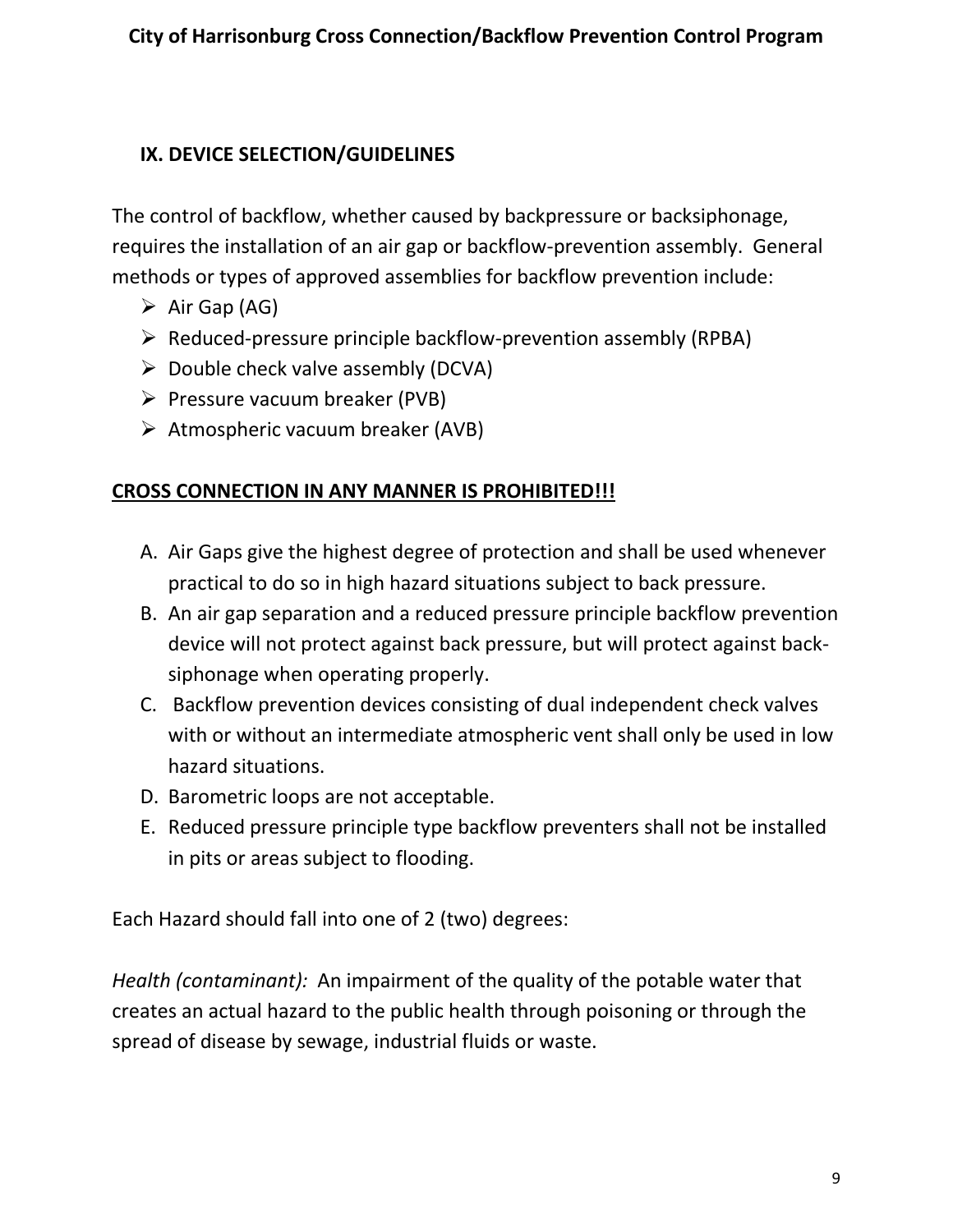*Non-health (pollutant):* An impairment of the quality of the potable water to a degree that does not create a hazard to the public health but that does adversely and unreasonably affect the aesthetic qualities of such potable water for domestic use.

Premises that fall into the classification of contaminant or pollutant hazards shall be considered for premises isolation from the purveyor's water system which include but are not limited to the following:

- $\triangleright$  Premises where inspection is restricted;
- $\triangleright$  Hospitals, mortuaries, clinics, and so forth;
- $\triangleright$  Laboratories;
- $\triangleright$  Piers, docks, and other waterfront facilities;
- $\triangleright$  Sewage treatment plants and sewage lift stations;
- $\triangleright$  Food and beverage processing plants;
- $\triangleright$  Chemical plants using a water process;
- $\triangleright$  Metal plating plants;
- $\triangleright$  Petroleum processing or storage plants;
- $\triangleright$  Radioactive material processing plants or nuclear reactors;
- $\triangleright$  Irrigation systems;
- $\triangleright$  Car washing facilities; and
- $\triangleright$  Premises with reclaimed water systems.

### **Device Selection Guidelines**

- $\triangleright$  International Plumbing Code and referenced standards.
- $\triangleright$  CAN/CSA B64-10-01 standard.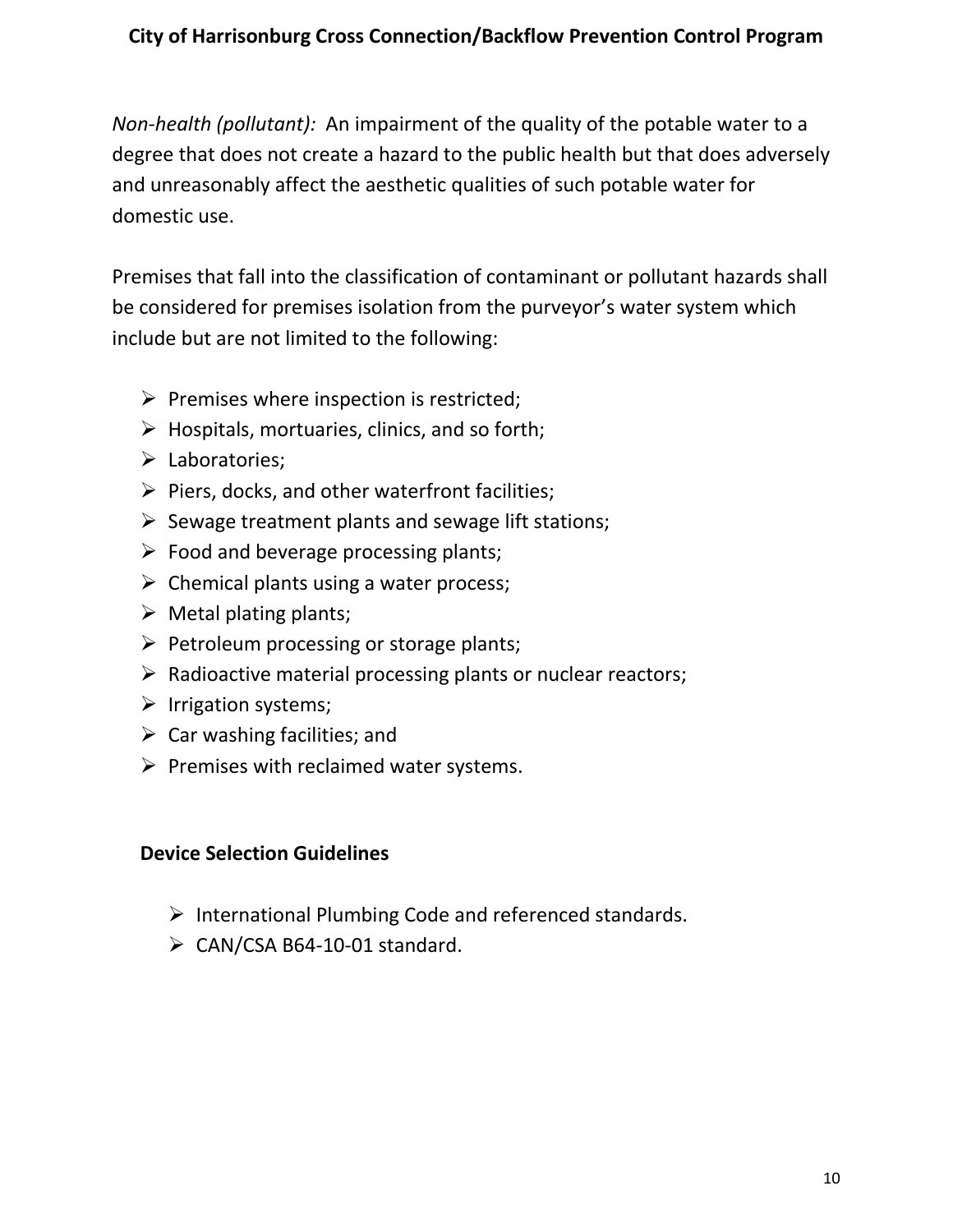#### **BACKFLOW PREVENTION DEVICE SELECTION GUIDE**

| <b>Type of Cross-Connection</b>     | <b>Degree of Hazard</b> | <b>MINIMUM Source</b><br><b>Isolation Device</b> | <b>MINIMUM Premises</b><br><b>Isolation Device</b> |
|-------------------------------------|-------------------------|--------------------------------------------------|----------------------------------------------------|
| Abattoir (slaughter house)          | Severe                  |                                                  | $\overline{RP}$                                    |
| Air compressor oil cooler           | Moderate                | <b>DCVA</b>                                      |                                                    |
| Agricultural chemicals (sprayers)   | Severe                  | AG, RP                                           |                                                    |
| Animal watering                     | Moderate                | AVB, PVB, DCVA                                   |                                                    |
| Apartment building                  | Moderate                |                                                  | <b>DCVA</b>                                        |
| Aspirator (toxic)                   | Severe                  | RP, AVB                                          |                                                    |
| Aspirator (non-toxic)               | Moderate                | AVB, LFVB                                        |                                                    |
| Autoclave                           | Severe                  | AVB, PVB                                         |                                                    |
|                                     |                         | NOTE: Zone RP<br>protection required             |                                                    |
| <b>Automotive Plant</b>             | Severe                  |                                                  | $\overline{RP}$                                    |
| Automotive repair shop              | Severe                  |                                                  | $\overline{RP}$                                    |
| Autopsy and mortuary equipment      | Severe                  | AVB, PVB                                         |                                                    |
|                                     |                         | NOTE: Zone RP<br>protection required             |                                                    |
| Baptistery                          | Moderate                | AVB, PVB, DCVA                                   |                                                    |
| Basin                               | Moderate                | AG                                               |                                                    |
| Bathtub (all)                       | Moderate                | <b>AG</b>                                        |                                                    |
| Bedpan washer                       | Severe                  | AVB, PVB,                                        |                                                    |
|                                     |                         | NOTE: Zone RP<br>protection required             |                                                    |
| <b>Bidet</b>                        | Severe                  | AVB                                              |                                                    |
| Bottle washer                       | Moderate                | AG, AVB                                          |                                                    |
| Bottle washer below flood level rim | Severe                  | RP, PVB                                          |                                                    |
| Beverage processing plant           | Severe                  |                                                  | <b>RP</b>                                          |
| Canopy washer                       | Severe                  | AVB, RP                                          |                                                    |
| Car wash                            | Severe                  |                                                  | <b>RP</b>                                          |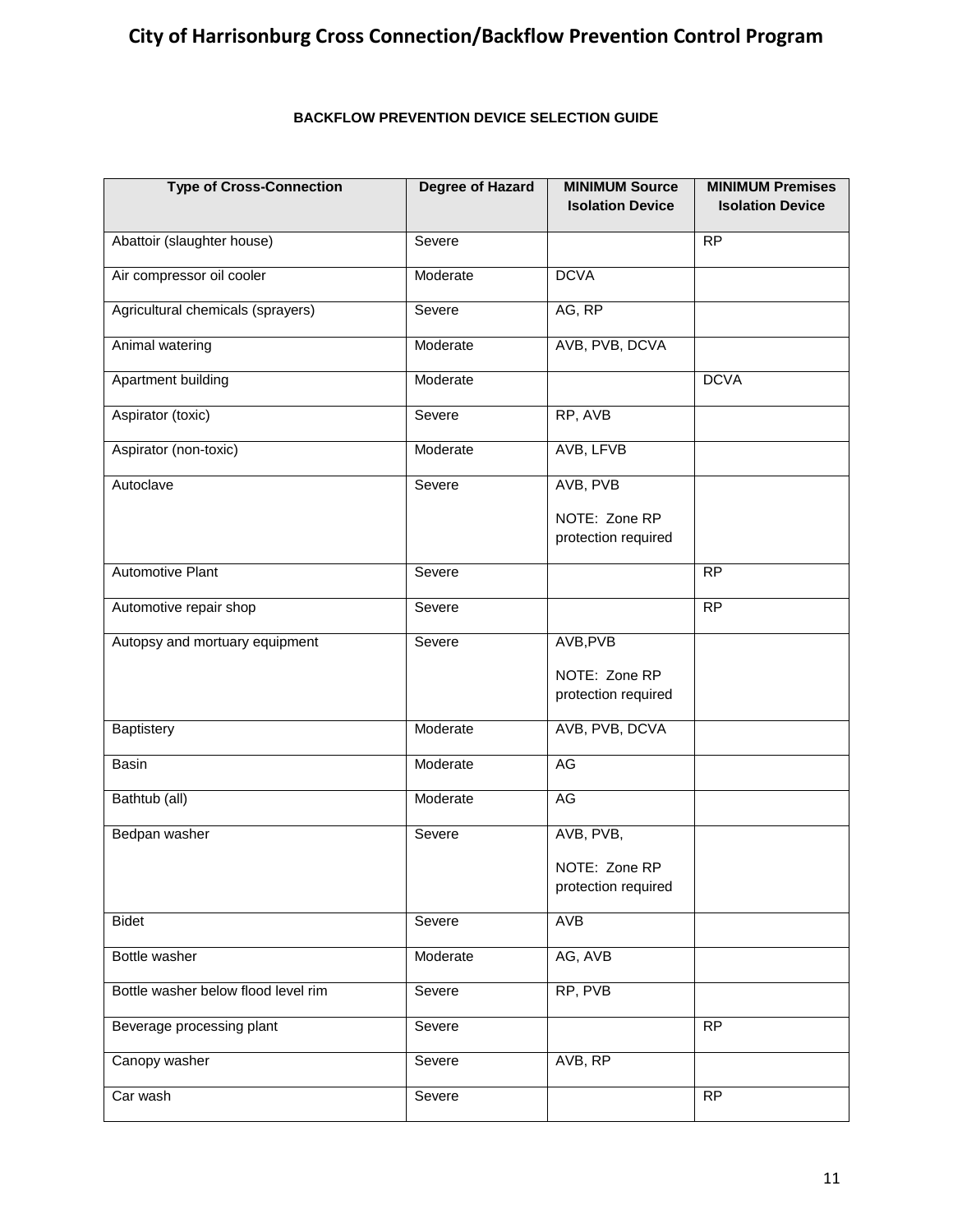| Carbonator                                                | Moderate | <b>DCAP</b> (stainless<br>steel or plastic) |             |
|-----------------------------------------------------------|----------|---------------------------------------------|-------------|
| Chemical feed tank                                        | Severe   | AG, RP                                      |             |
| Chemical plant                                            | Severe   |                                             | <b>RP</b>   |
| Chiller tank                                              | Severe   | AG, RP                                      |             |
| Chlorinator                                               | Severe   | <b>RP</b>                                   |             |
| Clothes washer                                            | Severe   | AG, AVB                                     |             |
| Coffee machine                                            | Moderate | AG, DCAP                                    |             |
| College                                                   | Moderate |                                             | <b>DCVA</b> |
| Commercial coin-operated laundry                          | Moderate | AG, AVB                                     |             |
| Commercial laundry                                        | Severe   | $\overline{RP}$                             |             |
| Condensate tank (top feed)                                | Moderate | AG, AVB, DCVA                               |             |
| Condensate tank (bottom feed)                             | Severe   | $\overline{RP}$                             |             |
| Cooking kettle                                            | Moderate | AG, AVB                                     |             |
| Cooling condenser (solenoid upstream)                     | Moderate | <b>DCAP</b>                                 |             |
| Cooling condenser (solenoid downstream)                   | Severe   | $\overline{RP}$                             |             |
| Cooling tower                                             | Severe   | RP, AG                                      |             |
| Deaerator (top feed)                                      | Moderate | <b>DCVA</b>                                 |             |
| Deaerator (bottom feed)                                   | Severe   | <b>RP</b>                                   |             |
| Degreasing equipment system                               | Severe   | <b>RP</b>                                   |             |
| Deionized water                                           | Severe   | <b>RP</b>                                   |             |
| Dental Vacuum pump                                        | Severe   | RP, AVB, PVB                                |             |
| Dental office                                             | Moderate |                                             | <b>DCVA</b> |
| Dental high speed hand piece and air and<br>water syringe | Moderate | not required                                |             |
| Dental Cuspidor (with internal air gap)                   | Moderate | AG                                          |             |
| Dental Cuspidor (no air gap)                              | Severe   | RP, AG                                      |             |
| Detergent dispenser                                       | Severe   | AVB, RP                                     |             |
| Dish rinse unit with flex hose                            | Moderate | AG, AVB, DCAP                               |             |
| Dishwasher (commercial)                                   | Moderate | AG, AVB,                                    |             |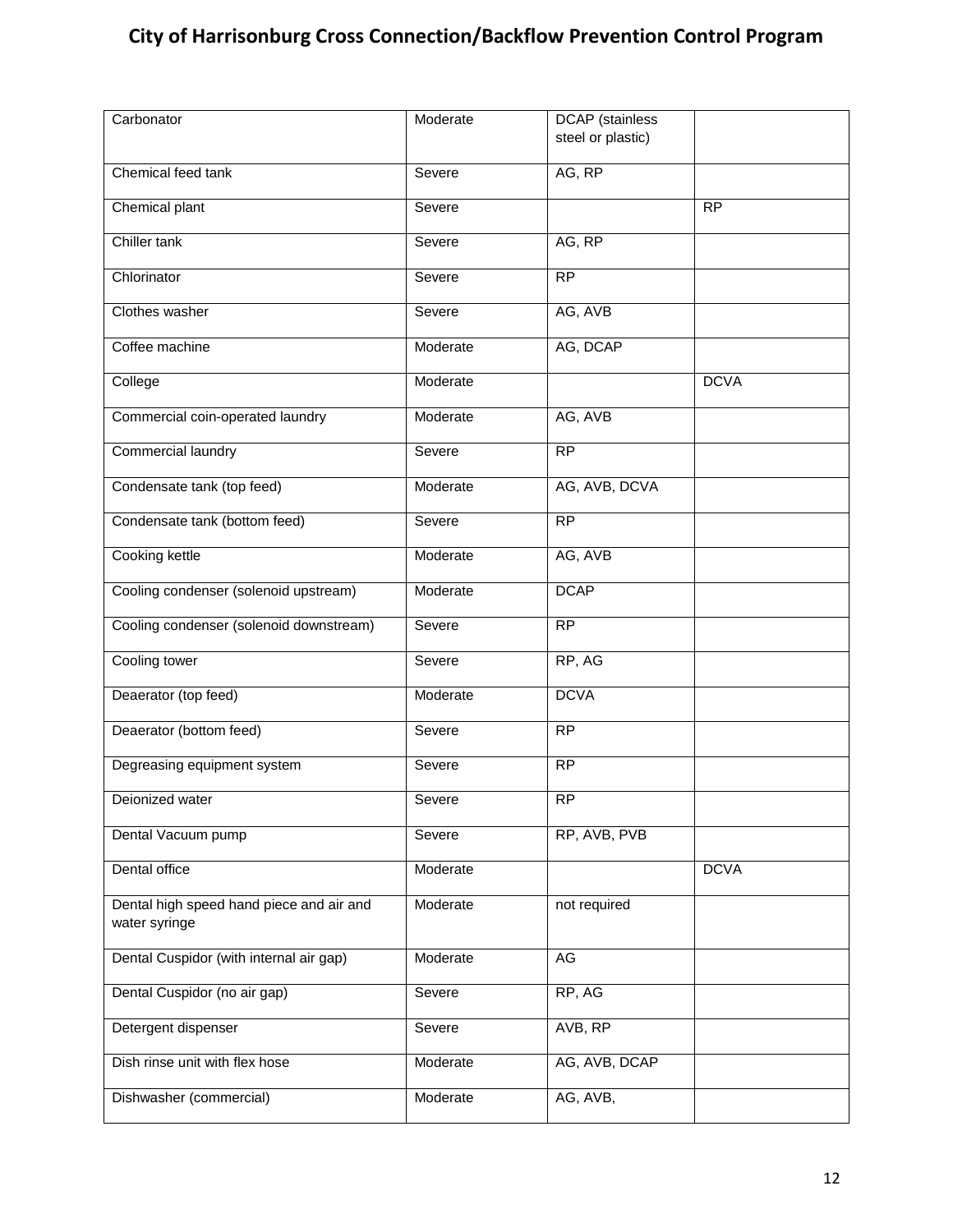| <b>Distiller</b>                                                                                                                           | Moderate | AG           |                        |
|--------------------------------------------------------------------------------------------------------------------------------------------|----------|--------------|------------------------|
| Dockside marine facility                                                                                                                   | Severe   |              | $\overline{RP}$        |
| Dye plant                                                                                                                                  | Severe   |              | <b>RP</b>              |
| Emergency eyewash/Shower - this<br>equipment must be installed upstream of the<br>zone isolation                                           |          |              |                        |
| <b>Fire Protection Systems - General</b><br><b>Conditions</b><br>Installations shall be in accordance to the<br>appropriate NFPA Standard. |          |              |                        |
| Residential full flow through fire sprinkler<br>system constructed with potable water system<br>materials                                  |          |              | No protection required |
| Residential partial flow through fire sprinkler<br>system constructed with potable water system<br>materials                               |          |              | <b>DCVA</b>            |
| Class 1, Class 2 or Class 3 fire<br>sprinkler/standpipe systems- no antifreeze                                                             |          |              | <b>DCVA</b>            |
| Class 1, Class 2, Class 3 fire<br>sprinkler/standpipe systems with antifreeze or<br>other additives                                        |          |              | <b>RP</b>              |
| Class 4, Class 5 fire sprinkler/standpipe<br>systems                                                                                       |          |              | $\overline{RP}$        |
| Class 6 fire sprinkler/standpipe system                                                                                                    |          |              | <b>DCVA</b>            |
| Class 6 fire sprinkler/standpipe system where a<br>potentially severe health hazard may exist                                              |          |              | <b>RP</b>              |
| Dry sprinkler or standpipe system                                                                                                          |          |              | No protection          |
| Fire Hydrant                                                                                                                               |          |              | No protection          |
| Fire Service main connected to more than one<br>of the following different sources of supply:                                              |          |              | $\overline{RP}$        |
| City water supply system<br>(i)<br>(ii)<br>a private water supply system<br>or<br>a source of non-potable water<br>(iii)                   |          |              |                        |
| Flexible shower head                                                                                                                       | Moderate | <b>AVB</b>   |                        |
| Floor drain with flushing rim                                                                                                              | Severe   | AG, RP       |                        |
| Flush tank                                                                                                                                 | Moderate | AG, AVB      |                        |
| Flushing equipment device                                                                                                                  | Severe   | AG, AVB, PVB |                        |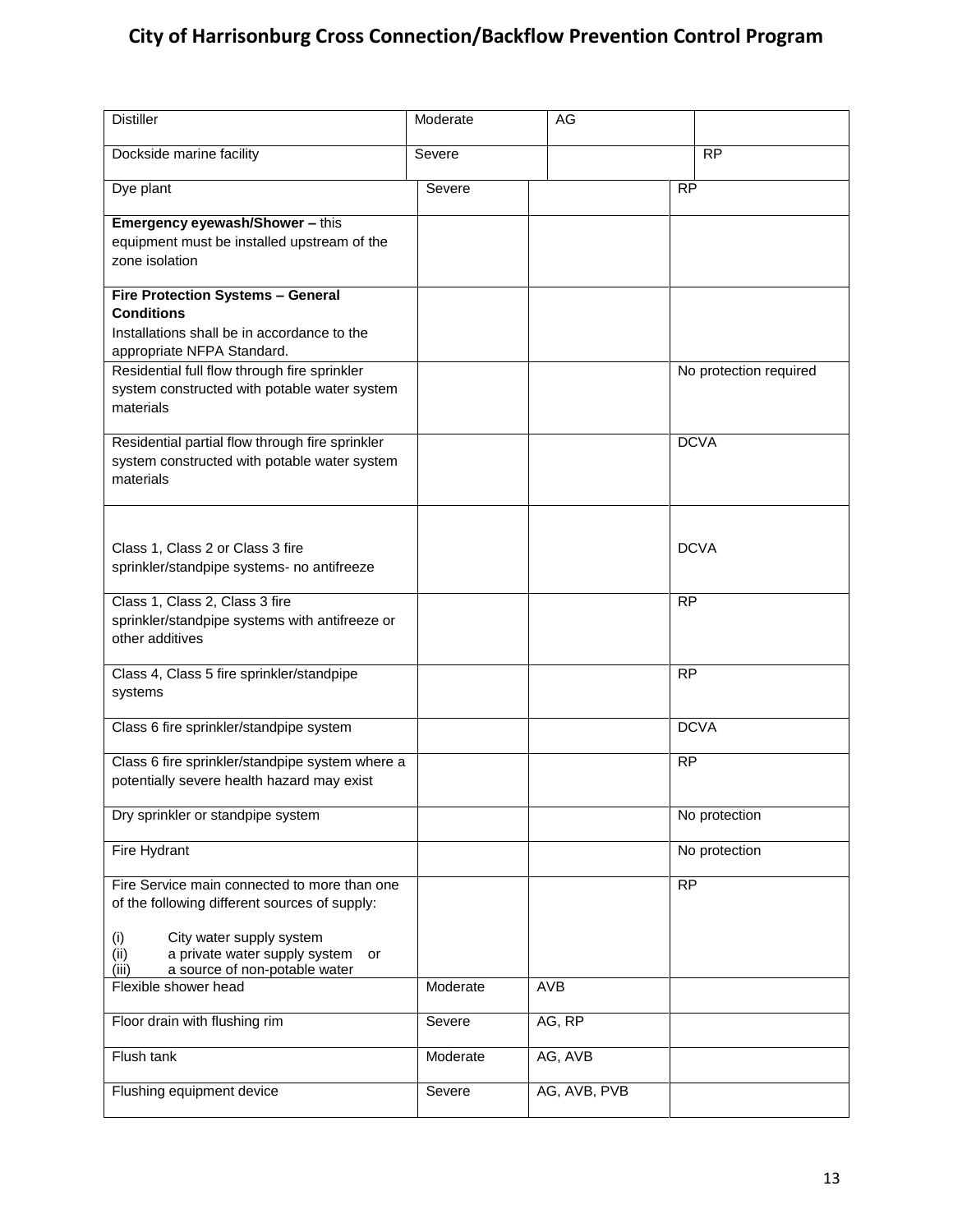| Flushometer                                             | Severe   | <b>AVB</b>                                               |                 |
|---------------------------------------------------------|----------|----------------------------------------------------------|-----------------|
| Food processing plant                                   | Severe   |                                                          | $\overline{RP}$ |
| Fountain, ornamental                                    | Moderate | AG, AVB, PVB,<br><b>DCVA</b>                             |                 |
| Fountain, ornamental (chemical added)                   | Severe   | AG, AVB, PVB, RP                                         |                 |
| <b>Funeral Home</b>                                     | Severe   |                                                          | $\overline{RP}$ |
| Garbage disposal unit                                   | Severe   | AVB, PVB, RP                                             |                 |
| Garbage can washer                                      | Severe   | AG, AVB, PVB, RP                                         |                 |
| Heating System (copper/plastic; no chemicals)           | Moderate | <b>DCAP</b>                                              |                 |
| Heating System (no chemicals added)                     | Moderate | <b>DCVA</b>                                              |                 |
| Heating System (chemicals added)                        | Severe   | <b>RP</b>                                                |                 |
| Hose bib                                                | Moderate | <b>HCVB</b>                                              |                 |
| Hospital (non-treatment area)                           | Moderate |                                                          | <b>DCVA</b>     |
| Hospital (active treatment area)                        | Severe   |                                                          | <b>RP</b>       |
| Hot tub                                                 | Moderate | AG, AVB                                                  |                 |
| Humidifier                                              | Moderate | AG, DCAP                                                 |                 |
| Humidifier with sump                                    | Severe   | AG, RP                                                   |                 |
| Hydrotherapy bath                                       | Moderate | AG, AVB                                                  |                 |
| Industrial fluid system                                 | Severe   | $\overline{RP}$                                          |                 |
| Irrigation system (chemical injected)                   | Severe   | $\overline{RP}$                                          |                 |
| Irrigation system (pop up head & underground<br>soaker) | Severe   | RP, PVB (Locate 12"<br>above highest point<br>in system) |                 |
| Irrigation system (no chemical added)                   | Moderate | AVB, PVB, DCVA                                           |                 |
| Lab bench equipment (toxic)                             | Severe   | AVB, LFVB                                                |                 |
|                                                         |          | NOTE: Zone RP<br>protection required                     |                 |
| Lab bench equipment (non toxic)                         | Moderate | AVB, LFVB                                                |                 |
| Laboratory                                              | Severe   |                                                          | <b>RP</b>       |
| Laboratory Faucet                                       | Severe   | LFVB, AVB                                                |                 |
|                                                         |          | NOTE: Zone RP<br>protection required                     |                 |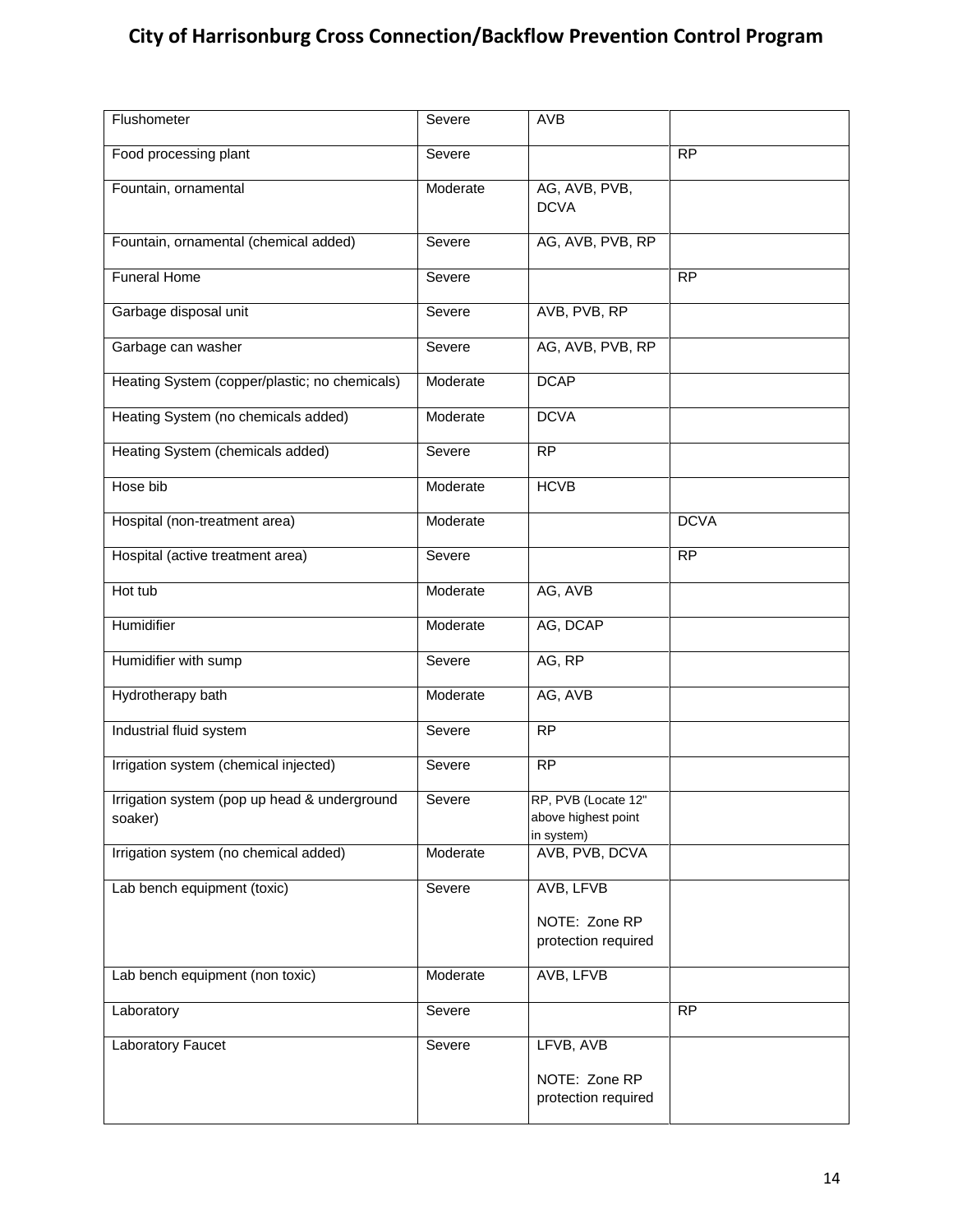| Laundry machine                             | Moderate | AG, AVB          |                 |
|---------------------------------------------|----------|------------------|-----------------|
| Laundry tub faucet with hose bib connection | Moderate | <b>HCVB, AVB</b> |                 |
| Lavatory                                    | Moderate | <b>AG</b>        |                 |
| Lethal substance                            | Severe   | AG, RP           |                 |
| Livestock equipment                         | Severe   | RP               |                 |
| Mall - multi-tenant                         | Moderate |                  | <b>DCVA</b>     |
| Manufacturing Plant (not specified)         | Moderate |                  | <b>DCVA</b>     |
| Meat Packing plant                          | Severe   |                  | $\overline{RP}$ |
| Milk processing plant                       | Severe   |                  | $\overline{RP}$ |
| Mixing tee with steam and water             | Moderate | <b>DCVA</b>      |                 |
| Mobile home park                            | Moderate |                  | <b>DCVA</b>     |
| Mop sink faucet with hose bib connection    | Moderate | <b>HCVB, AVB</b> |                 |
| Mortuary or morgue                          | Severe   |                  | $\overline{RP}$ |
| <b>Office Building</b>                      | Moderate |                  | <b>DCVA</b>     |
| Oil Refinery                                | Severe   |                  | <b>RP</b>       |
| Paint manufacturing plant                   | Severe   |                  | $\overline{RP}$ |
| Penitentiary                                | Moderate |                  | <b>DCVA</b>     |
| Petroleum processing or storage facility    | Severe   |                  | <b>RP</b>       |
| Photo lab sink                              | Severe   | AG, AVB, RP      |                 |
| Pipette washer                              | Severe   | AG, AVB, RP      |                 |
| Plant using radioactive material            | Severe   |                  | AG              |
| Plastic manufacturing plant                 | Severe   |                  | $\overline{RP}$ |
| Plating shop                                | Severe   |                  | RP              |
| Plating tank                                | Severe   | PVB, RP          |                 |
| Pleasure boat marina                        | Severe   |                  | <b>RP</b>       |
| Potato peeler                               | Moderate | AG, AVB          |                 |
| Pressure washer (no aspirator)              | Moderate | AG, DCAP         |                 |
| Pressure washer (with aspirator)            | Severe   | AG, RP           |                 |
| Printing plant                              | Severe   |                  | $\overline{RP}$ |
|                                             |          |                  |                 |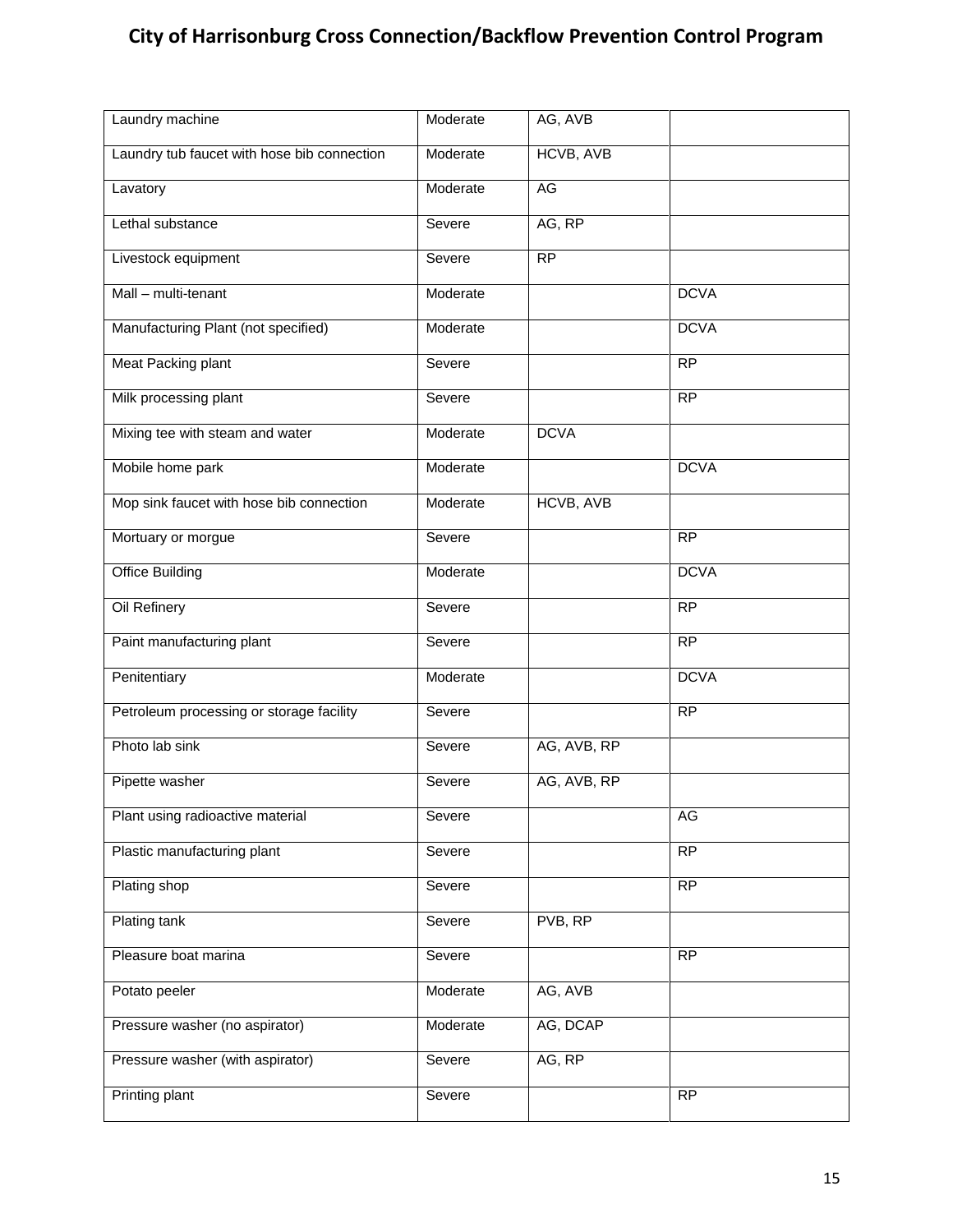| Pump primer line (toxic)               | Severe   | $R\overline{P}$ , AG,                |                 |
|----------------------------------------|----------|--------------------------------------|-----------------|
| Pump primer line (non-toxic)           | Moderate | DCAP, DCVA                           |                 |
| Radiator shop                          | Severe   |                                      | $\overline{RP}$ |
| Refinery, petroleum processing         | Severe   |                                      | RP              |
| Research building                      | Severe   |                                      | $\overline{RP}$ |
| Residential premises-multi-tenant      | Moderate |                                      | <b>DCVA</b>     |
| Restricted area                        | Severe   |                                      | <b>RP</b>       |
| Reverse osmosis                        | Moderate | AG (at drain)                        |                 |
| Reverse osmosis with chemical cleaning | Severe   | <b>RP</b>                            |                 |
| School                                 | Moderate |                                      | <b>DCVA</b>     |
| Serrated faucet                        | Severe   | AVB, LFVB                            |                 |
| Sewage treatment plant                 | Severe   |                                      | RP              |
| Sewage ejector                         | Severe   | <b>AG</b>                            |                 |
| Sewage pump                            | Severe   | AG                                   |                 |
| Shampoo sink                           | Moderate | <b>AVB</b>                           |                 |
| Shopping mall                          | Moderate |                                      | <b>DCVA</b>     |
| Sizing vat                             | Severe   | AG, AVB, PVB, RP                     |                 |
| Solar energy unit                      | Severe   | RP                                   |                 |
| Solution tank                          | Severe   | AG, RP                               |                 |
| Specimen tank                          | Severe   | AG, AVB, PVB                         |                 |
|                                        |          | NOTE: Zone RP<br>protection required |                 |
| Steam boiler plant                     | Severe   |                                      | <b>RP</b>       |
| Steam table                            | Moderate | DCAP, AG                             |                 |
| Steam generator                        | Moderate | <b>DVCA</b>                          |                 |
| Steam cleaner                          | Moderate | <b>DCVA</b>                          |                 |
| Sterilizer (condensate cooling only)   | Moderate | AVB, DCAP                            |                 |
| Sterilizer (connection into chamber)   | Severe   | RP                                   |                 |
| Still                                  | Moderate | AG (at drain)                        |                 |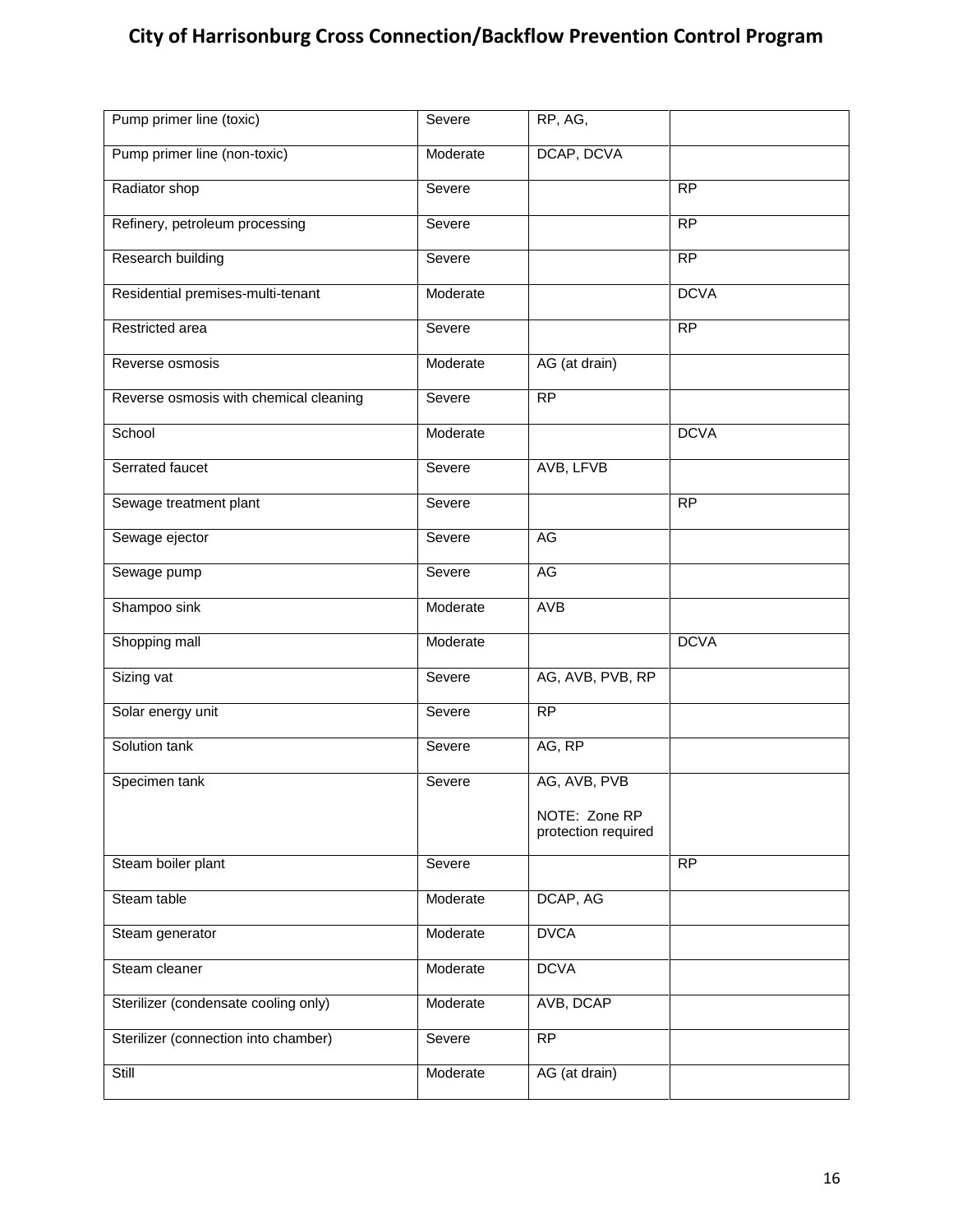| Storage Warehouse                                          | Moderate |                                            | <b>DCVA</b> |
|------------------------------------------------------------|----------|--------------------------------------------|-------------|
| Swimming pool                                              | Moderate | AG, AVB: Zone RP<br>protection required    |             |
| Swimming pool (direct connection)                          | Moderate | AVB, PVB, DCVA                             |             |
|                                                            |          | NOTE: Zone RP<br>protection required       |             |
| Swimming pool makeup tank                                  | Moderate | AG, AVB, PVB,<br><b>DCVA</b>               |             |
| <b>Technical institute</b>                                 | Moderate |                                            | <b>DCVA</b> |
| Track-side facilities for trains                           | Severe   |                                            | RP          |
| Trap primer                                                | Severe   | AG, RP, air gap<br>fitting                 |             |
| <b>University</b>                                          | Moderate |                                            | <b>DCVA</b> |
| Vegetable sprayer                                          | Moderate | AG, DCAP                                   |             |
| Veterinary clinic                                          | Moderate |                                            | <b>DCVA</b> |
| Veterinary clinic (special equipment)                      | Severe   |                                            | RP          |
| Vending machine with carbonator                            | Moderate | <b>DCAP</b> (stainless<br>steel & plastic) |             |
| Vending machine (with filter)                              | Moderate | <b>DCAP</b>                                |             |
| Water closet (tank type)(N/A if constructed after<br>1995) | Moderate | <b>AVB</b>                                 |             |
| Water closet (flushometer type)                            | Moderate | <b>AVB</b>                                 |             |
| Water hauling equipment (non-toxic)                        | Moderate | AG, DCVA                                   |             |
| Water hauling equipment (toxic)                            | Severe   | AG                                         |             |
| Water softener, commercial                                 | Moderate | DCVA, (AG at<br>drain)                     |             |
| X-ray equipment                                            | Severe   | AG, RP                                     |             |

 NOTE: AG = air gap; AVB = atmospheric vacuum breaker; DCVA = double check valve backflow-prevention assembly; PVB = pressure vacuum breaker; RPBA = reduced-pressure principle backflow-prevention assembly. \*AVBs and PVBs may be used to isolate health hazards under certain conditions, that is, backsiphonage situations. Additional area or premises isolation may be required. Where a greater hazard exists (due to toxicity or other potential health impact) additional area protection with RPBAs is required.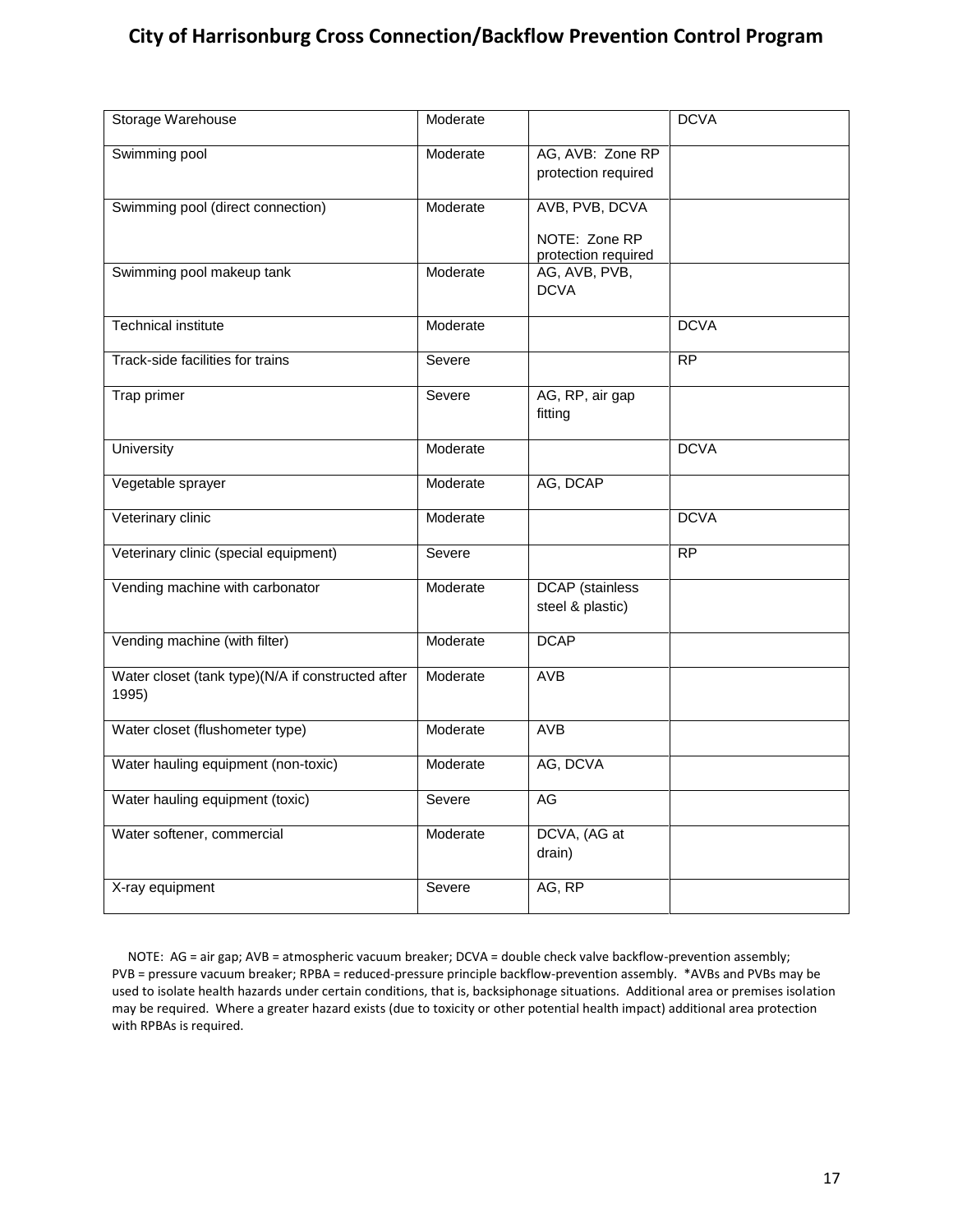### **X. REPORTING CONTAMINATION OR SUSPECTED CONTAMINATION**

Any device tester or other person shall report contamination or the suspicion of contamination to any one or all of the following:

> City of Harrisonburg Building Official 540-432-7700

#### City of Harrisonburg Public Utilities Director 540-434-6783

The City of Harrisonburg will be responsible for investigating reports and will be responsible for notifying the appropriate Virginia Department of Health, Office of Water Programs, and Lexington Field Office at 540-463-7136.

### **XI. INSTALLATION REQUIREMENTS**

### **A. General**

- 1. All backflow prevention assemblies shall be installed in accordance with the specifications furnished by the manufacturer's installation instructions.
- 2. All backflow prevention assemblies shall be installed according to the requirements outlined in the Uniform Statewide Building Code.
- 3. All new construction plans and specifications shall be submitted at the time of permit application for review and approval and to determine the degree of hazard.
- 4. Ownership and maintenance of the assembly shall be the responsibility of the customer.
- 5. All double check valve assemblies installed below ground must be in a drainable vault. The vault shall have positive drainage with adequate gravity drainage to daylight. Below ground installations with gravity drain to storm drainage systems are NOT acceptable.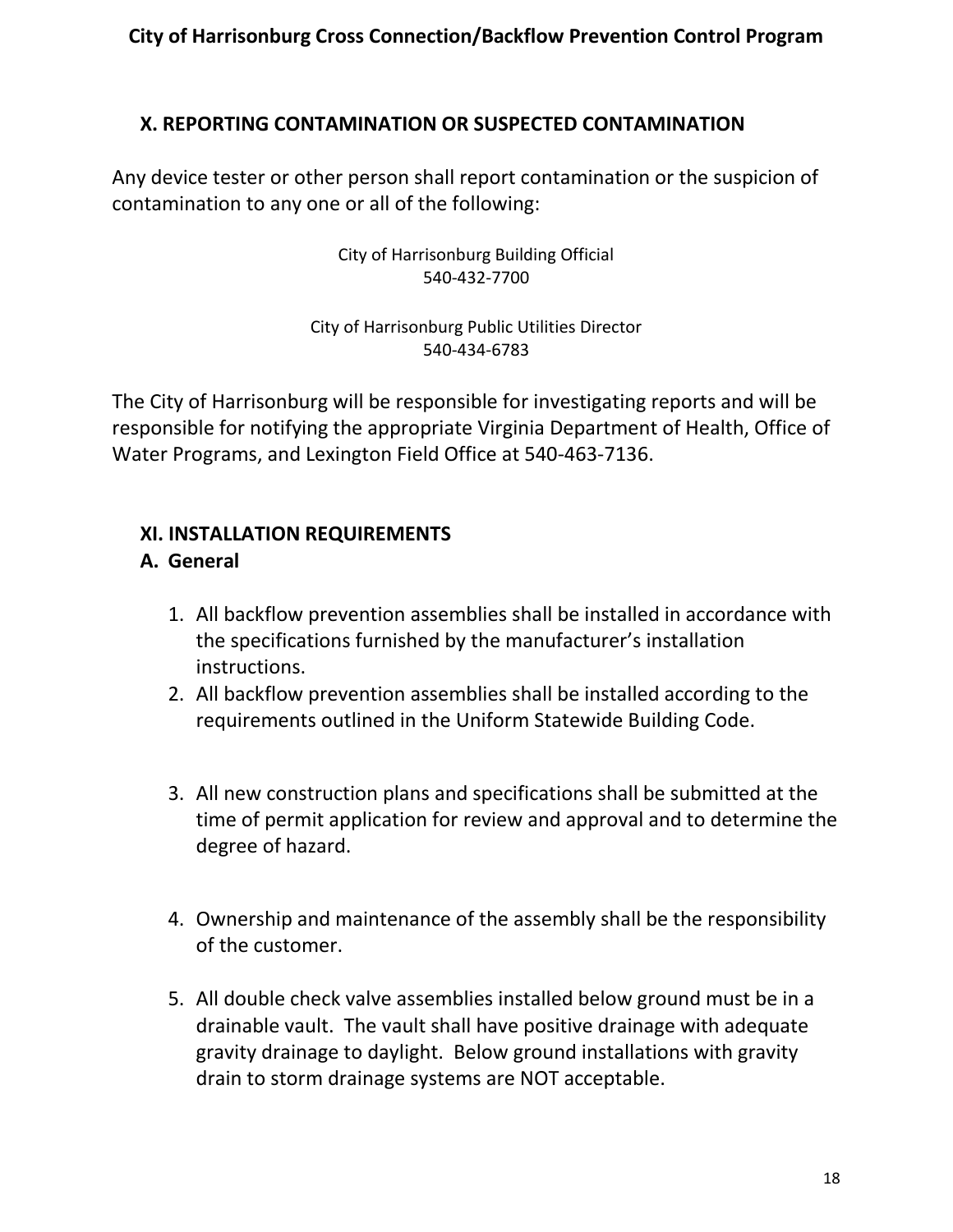- 6. Reduced pressure principle assemblies must be installed in an easily accessible location in which no portion of the assembly can become submerged under any circumstances (pit and/or below grade installations are prohibited).
- 7. All devises shall be installed in an accessible location with clearances to inspect or replace the devise.
- 8. The installation of a backflow prevention assembly which is not approved must be replaced with an approved backflow prevention assembly.
- 9. The installer is responsible to make sure a backflow prevention assembly is working properly upon installation by having a third party inspection immediately after installation and before water service is supplied thru the device.
- 10. Following installation, all RPZ, DCVA, PVB, DCDA, and RPDA are required to be tested by a Virginia certified backflow prevention assembly tester. The following information shall be submitted at the initial inspection:
	- $\triangleright$  Owner of premises
	- $\triangleright$  Address of device
	- $\triangleright$  Location of device
	- $\triangleright$  Manufacturer of device
	- $\triangleright$  Device model number
	- $\triangleright$  Device serial number
	- $\triangleright$  Device size
	- $\triangleright$  Inspector
	- $\triangleright$  Inspection status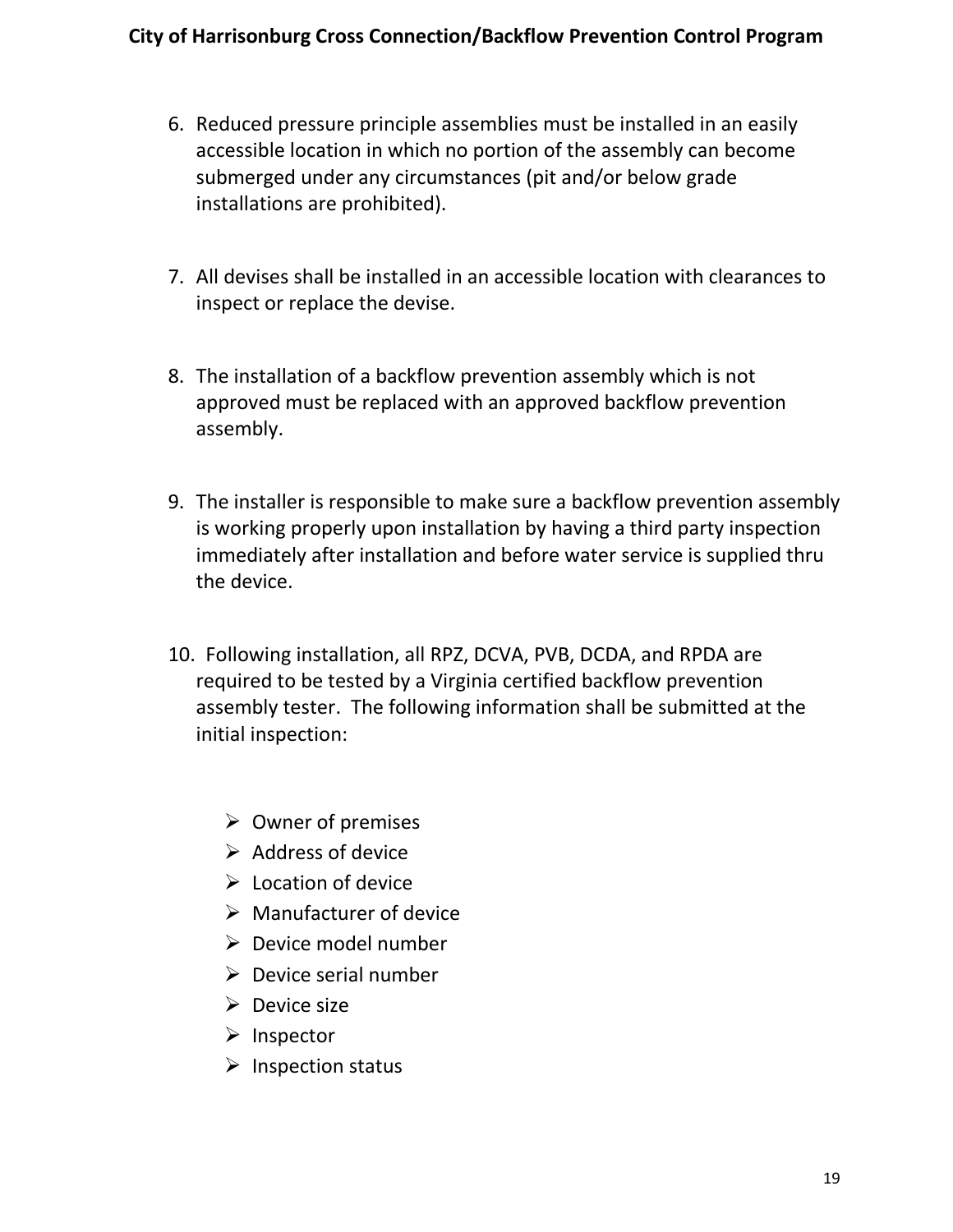- 11. A final inspection shall be made by the building inspection division at which time the third party inspection report shall be submitted.
- **B.** Requirements for above ground installations of reduced pressure principle and double check valve assemblies.
	- 1. The backflow preventer must be installed a minimum distance of 5 (five) feet from the meter service. Installations of backflow preventers within the utility right of way will not be approved.
	- 2. Reduced pressure principle assemblies must be installed in a horizontal position or a vertical position and in a location in which no portion of the assembly can become submerged under any circumstance.
	- 3. Double check valve assemblies may be installed in a vertical position provided the flow of water is in an upward direction.
	- 4. Reduced pressure principle backflow preventers, must be installed above ground. Double check valve assemblies must be installed above ground wherever a drainable vault cannot be used. Backflow prevention assemblies installed inside the building are preferred.
	- 5. Backflow preventers installed inside must be a minimum distance of 12 (twelve) inches above the floor, and no higher than 4 (four) feet above the floor, with adequate clearance around the backflow preventer for testing, and/or repair of the backflow prevention assembly. Wherever a reduced pressure principle backflow preventer is installed inside a building, an air gap drain line large enough to carry off the discharge of water from the relief valve shall be installed.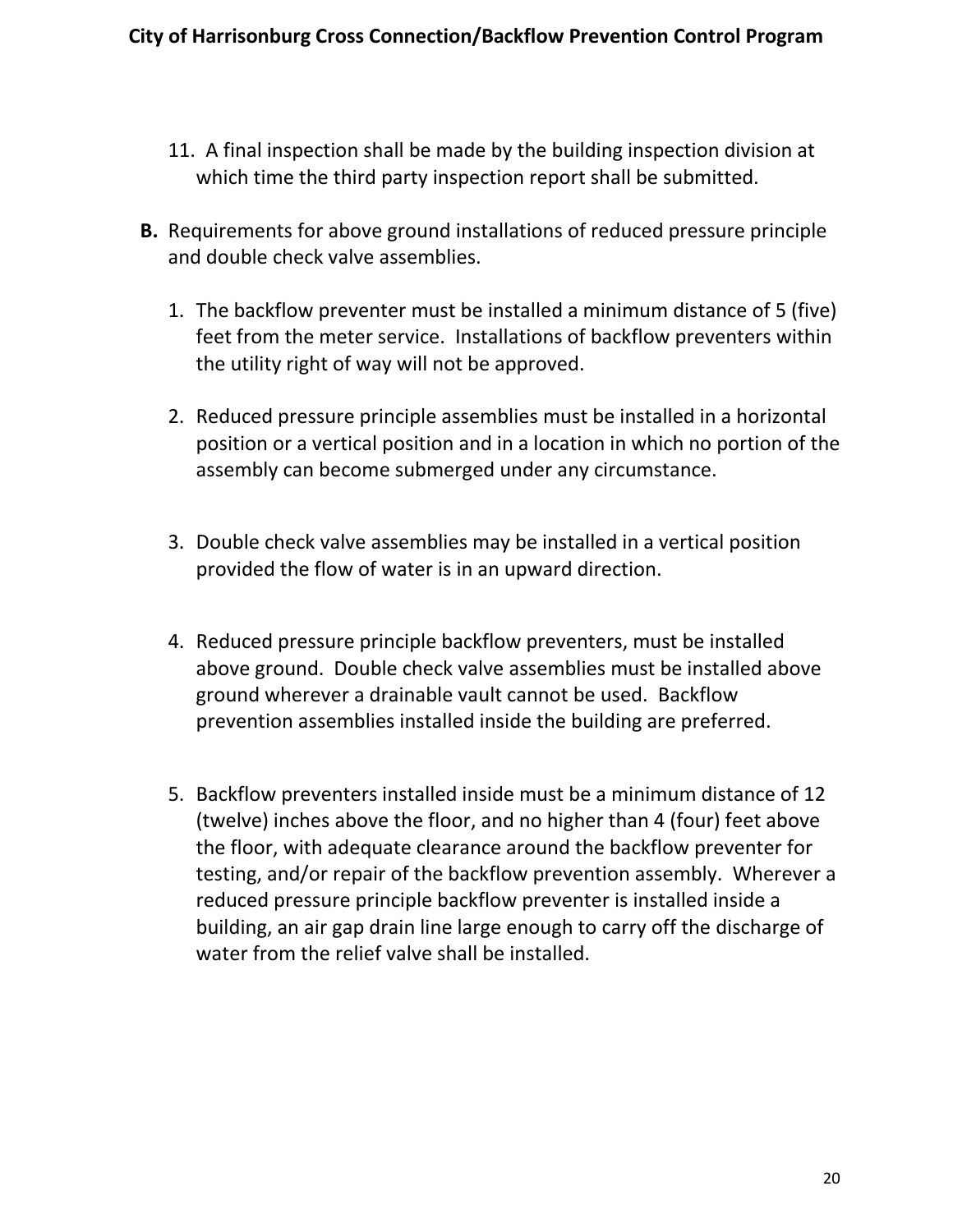- 6. Backflow prevention assemblies installed outside, above ground, must be protected from freezing. The backflow prevention assembly must be installed a minimum distance of 12 (twelve) inches above the ground, and no higher than 4 (four) feet above ground. Landscaping is allowed around the backflow preventer, but must in no way interfere with the required annual testing, and/or repair of the backflow prevention assembly. AVB preventers must be 12" (twelve inches) above highest fixture.
- 7. Backflow prevention assemblies 2" (two inches) and larger must be supported to allow for the weight of the backflow prevention assembly. Support construction can be cinder block, brick, and steel or approved plastic supports. Supports must have a proper footing (4" (four inches) of concrete for supports to rest upon. Backflow prevention assembly supports must not interfere with the valves, test cocks, testing, and/or repair of the backflow prevention assembly.
- 8. All piping must be in accordance with the International Plumbing Code.
- **C.** Requirements for below ground installation of double check valve assembly backflow preventers 2 ½" and larger.
	- 1. Double check valve assembly backflow preventers installed below ground must be in a drainable vault. The vault shall have positive drainage with adequate gravity drainage to daylight. Below ground installations with gravity drain to storm drainage systems are NOT acceptable.
	- 2. The backflow preventer must be installed a minimum distance of 5 (five) feet from the meter service. Installations of backflow preventers within the utility right of way will not be approved.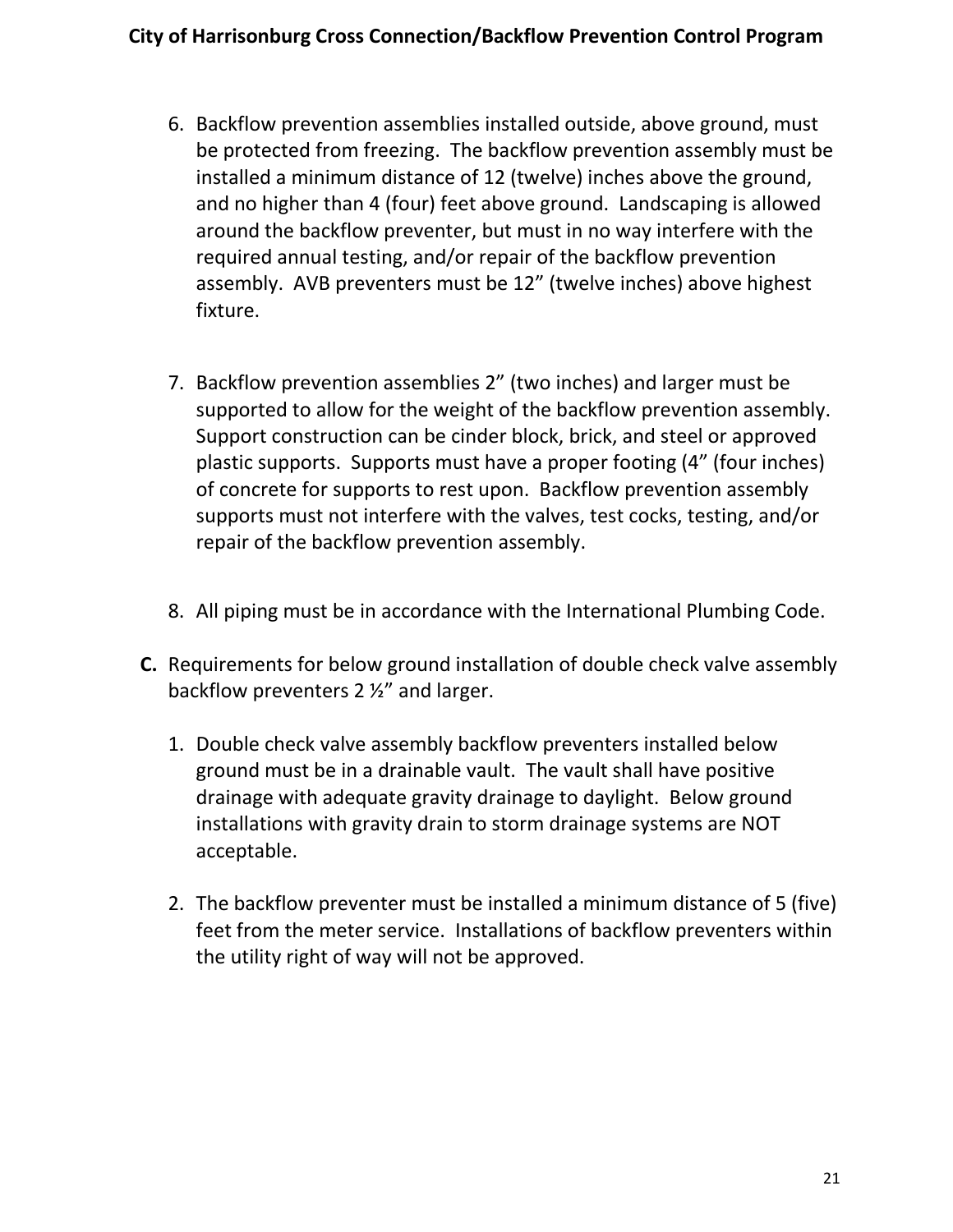- 3. Vault walls must be constructed with 8" (eight inch cinder blocks or 4" (four inch) concrete. The vault shall be large enough to allow 12" (twelve inches) minimum clearance between the vault walls to each side of the backflow preventer, 12" (twelve inches) minimum clearance between the vault walls on each end of the vault to the inlet and outlet valves of the backflow preventer.
- 4. The floor of the vault must be gravel with a minimum depth of 24" (twenty-four inches). The distance between the lowest point of the backflow preventer to the surface of the gravel shall be no less than 12" (twelve inches).
- 5. Backflow preventers must be supported to allow for the weight of the assembly. Support construction can be cinder blocks, bricks, steel, or approved plastic supports. Supports must have a proper 4" (four inch) of concrete footing below the gravel for supports to rest upon. Assembly supports must not interfere with valves, test cocks, testing, and/or repair of the backflow prevention assembly.
- 6. All piping must be in accordance with the International Plumbing Code.
- 7. Vault lids must be 1/4" (one-quarter inch) thick deck steel, or approved aluminum and must cover the total outside dimensions of the vault walls, and must also be to the grade of the ground surface or higher. Vault lids shall not exceed 135 (one hundred thirty-five) pounds. Vaults that require large sections of vault lids must be hinged for removal of the lid for access during testing and maintenance of the backflow assembly. Large vault lids must be supported to insure lids will not warp or fall in. Angle iron, 2"x 2" x ¼", must be used on the bottom of the lids to prevent warping of the vault lids.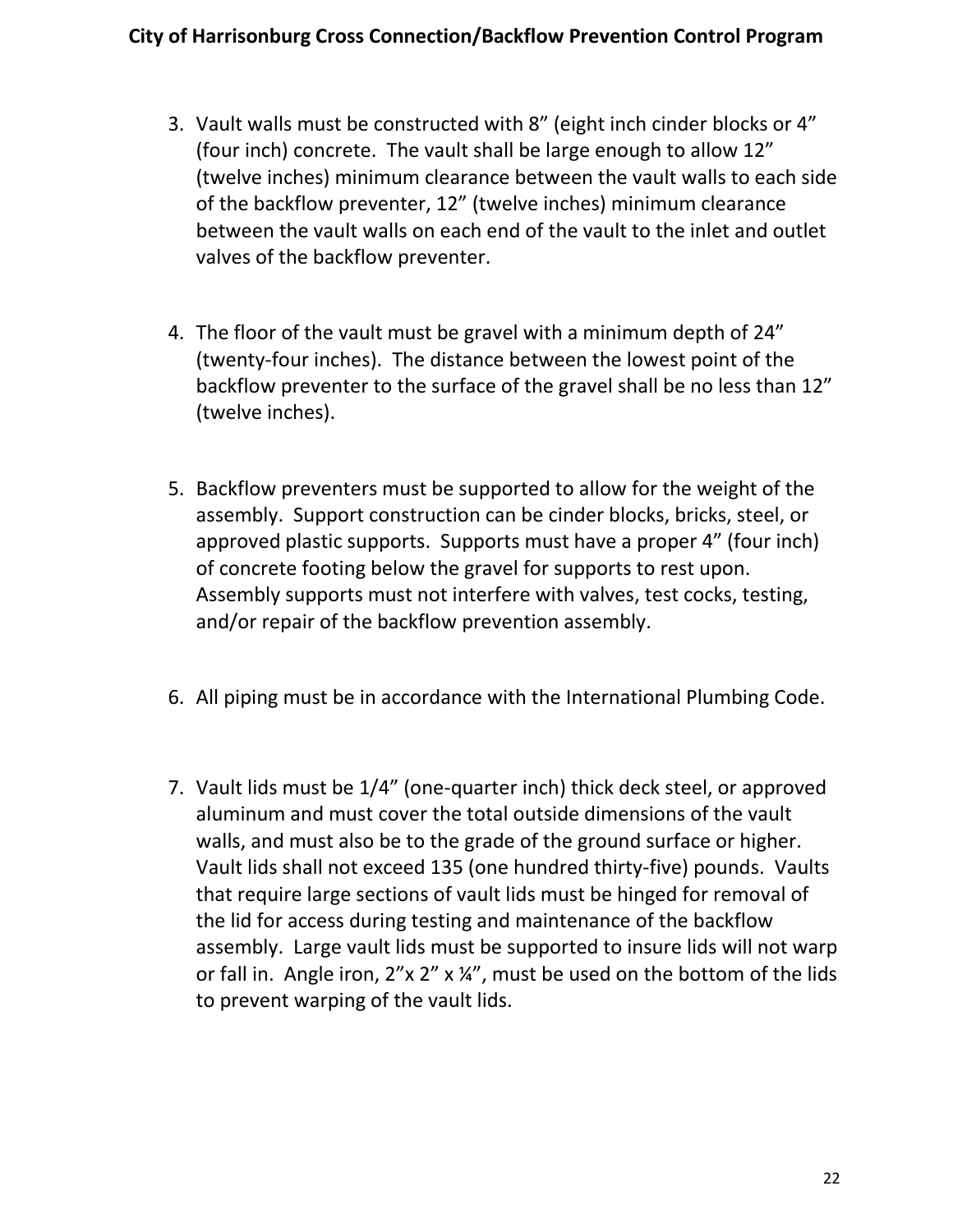- **D.** Requirements of below ground installations of double check valve assembly backflow preventers ¾" (three-quarter inch) through 2" (two inch).
	- 1. The backflow preventer must be installed a minimum distance of 5 (five) feet from the meter service. Installations of backflow preventers within the utility right of way will not be approved.
	- 2. Double check valve assembly backflow preventers may be installed in plastic boxes provided they are not located in driveways or sidewalks. Enclosures made of cinder blocks with deck steel lids, or approved aluminum, steel boxes, or pre-cast concrete boxes are approved to be used in driveways and sidewalks.
	- 3. A. Backflow preventers ¾" (three-quarter inch) and 1" (one inch) in size must be installed in an enclosure with a minimum size of 12" (twelve inches) deep, 20" (twenty inches) wide, and 24" (twenty-four inches) long.

B. Backflow preventers 1 ½" (one and one half inches) and 2" (two inches) in size must be installed in an enclosure with a minimum size of 18" (eighteen inches) deep, 30" (thirty inches) wide, and 40" (forty inches) long.

- 4. The backflow preventer must be installed in the center of the enclosure to allow adequate clearance for the testing and/or repair of the backflow prevention assembly.
- 5. The floor of the enclosure must be gravel with a minimum depth of 12" (twelve inches). Installations in wet areas will be subject to prior approval and inspection by the Director. The distance between the lowest point of the backflow preventer to the surface of the gravel shall be no less than 6" (six inches).

# **XII. DEFINITIONS**

Definitions in this practice;

"*AWWA*" mean the American Water Works Association;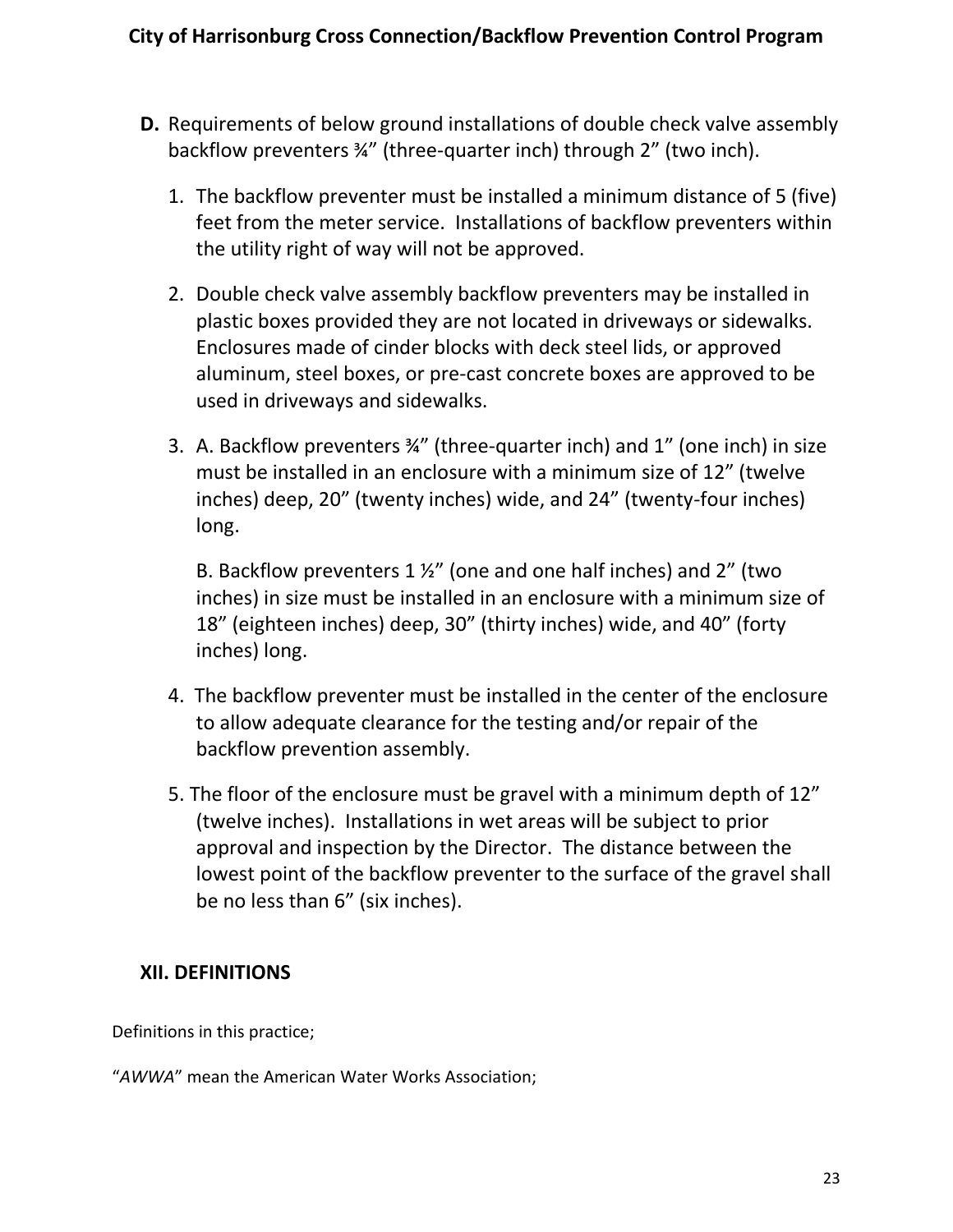"*air gap (AG)*" the unobstructed vertical distance through the free atmosphere between the lowest opening from any pipe or faucet supplying water to a tank, plumbing fixture or other device and the flood level rim of the receptacle.

"*backflow*" pressure created by any means in the water distribution system, which by being in excess of the pressure in the water supply mains causes a potential backflow condition.

"*backflow prevention device*" a device or means that prevents *backflow*;

"*back siphonage*" the backflow of potentially contaminated water into the potable water system as a result of the pressure in the potable water system falling below atmospheric pressure of the plumbing fixtures, pools, tanks or vats connected to the potable water distribution piping;

"building" shall have the same meaning as set out in the USBC.

*"CCBPP"* means cross connection and backflow protection program;

"*City*" means the City of Harrisonburg and includes its employees, servants and agents;

"*cross-connection*" any physical connection or arrangement between two otherwise separate piping systems, one of which contains potable water and the other either water of unknown or questionable safety or steam, gas or chemical, whereby there exists the possibility for flow from one system to the other, with the direction of flow depending on the pressure differential between the two systems (see "Backflow");

"*double check valve assembly (DCVA)"* means a backflow prevention device consisting of two force-loaded, independently acting check valves, including tightly closing resilient-seated shutoff valves located at each end of the assembly and fitted with properly located resilientseated test cocks. This devised is designed for use under continuous pressure;

"*dual check valve (DuC)"* means a backflow prevention device consisting of two independently acting, force-loaded, soft-seated check valves in series. This device does not have a relief port or test cocks. This device is designed for use under continuous pressure; "dual check valve with atmospheric port (DCAP)" means a backflow prevention device that consists of two independently acting check valves separated by an intermediate chamber with an atmospheric port. A chamber pressure higher than the supply pressure is required to open the port when there is a positive pressure on the supply side. This device is designed for use under continuous pressure;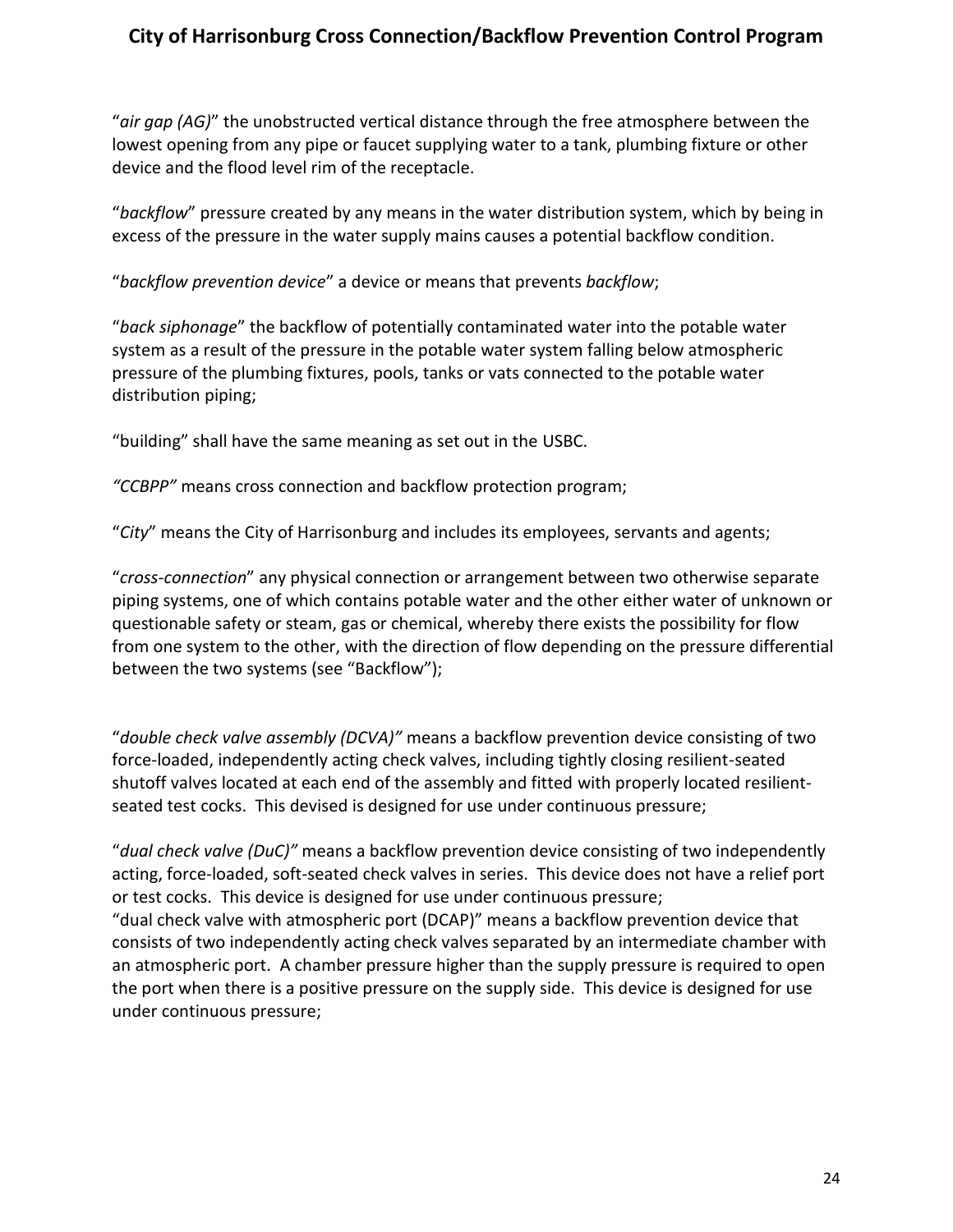"*dual check valve with intermediate vent (DuCV)"* means a backflow prevention device that consists of two independently acting check valves biased to a normally closed position. Between the check valves there is a relief port that is biased to a normally open position. This devise is designed for use under continuous pressure;

"*inspector*" means any person who is qualified to inspect plumbing systems as defined by the City of Harrisonburg Building Code;

"*minor hazard*" means any cross-connection or potential cross-connection that constitutes only a nuisance, with no possibility of any health hazard;

"*moderate hazard*" means any minor hazard that has a low probability of becoming a severe hazard;

"*Owner*" means any person, firm or corporation having control over property to which this program applied and includes the *owner* registered on the title of the property and any occupant of any *building or structure* located on such property;

"*person*" means any person, firm or corporation having control over property to which this practice applied and includes the *owner* registered on the title of the property and any occupant of any *building or structure* located on such property;

"*potable water*" water free from impurities present in amounts sufficient to cause disease or harmful physiological effects and conforming to the bacteriological and chemical quality requirements of the Public Health Service Drinking Water Standards or the regulations of the public health authority having jurisdiction;

"*premise isolation*" means isolation of the water located within a *building or structure* from the *City's* water supply;

"*reduced pressure principle assembly (RP)*" a backflow prevention device consisting of two independently acting check valves, internally force-loaded to a normally closed position and separated by an intermediate chamber (or zone) in which there is an automatic relief means of venting to the atmosphere, internally loaded to a normally open position between two tightly closing shutoff valves and with a means for testing for tightness of the checks and opening of the relief means;

"*severe hazard*" means any cross-connection or potential cross-connection involving any substance that could be a danger to health;

"*source isolation*" means isolation of the water located within or having flowed through a source or potential source of contamination within a *building or structure* including a device, machine, water system or the like, from any *potable water* system;